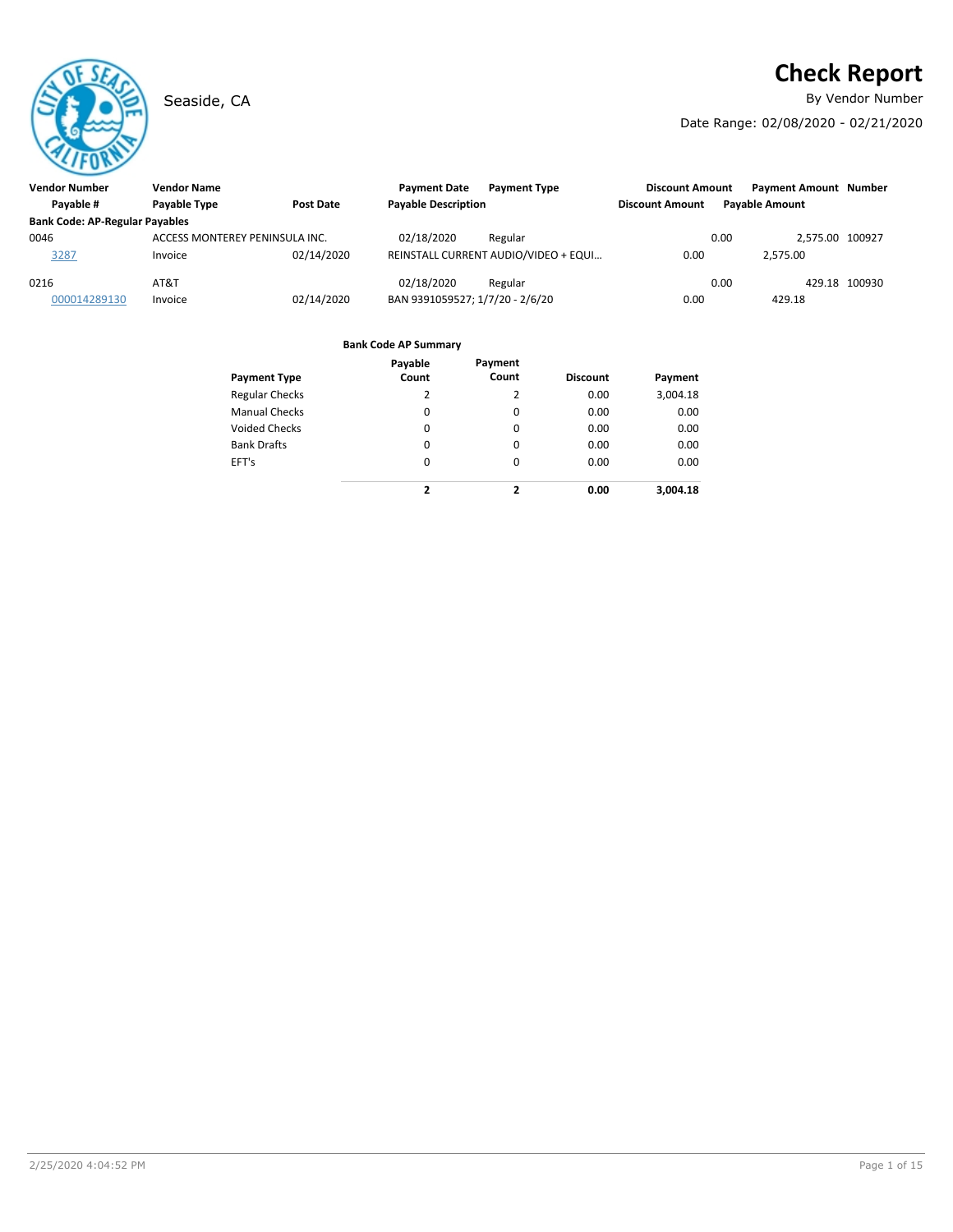| <b>Vendor Number</b>                  | <b>Vendor Name</b>          |                  | <b>Payment Date</b>           | <b>Payment Type</b> | <b>Discount Amount</b> |      | <b>Payment Amount Number</b> |                    |
|---------------------------------------|-----------------------------|------------------|-------------------------------|---------------------|------------------------|------|------------------------------|--------------------|
| Payable #                             | Payable Type                | <b>Post Date</b> | <b>Payable Description</b>    |                     | <b>Discount Amount</b> |      | <b>Payable Amount</b>        |                    |
| <b>Bank Code: PY-Payroll Payables</b> |                             |                  |                               |                     |                        |      |                              |                    |
| 0530                                  | CA. STATE DISBURSEMENT UNIT |                  | 02/13/2020                    | <b>Bank Draft</b>   |                        | 0.00 |                              | 603.69 H3HHP8G6657 |
| INV0004119                            | Invoice                     | 02/13/2020       | CASE NO: 200000001987788      |                     | 0.00                   |      | 603.69                       |                    |
| 0530                                  | CA. STATE DISBURSEMENT UNIT |                  | 02/13/2020                    | <b>Bank Draft</b>   |                        | 0.00 |                              | 175.74 H3HHP8G6657 |
| INV0004118                            | Invoice                     | 02/13/2020       | PARTICIPANT ID: 0470000090230 |                     | 0.00                   |      | 175.74                       |                    |
| 0530                                  | CA. STATE DISBURSEMENT UNIT |                  | 02/13/2020                    | <b>Bank Draft</b>   |                        | 0.00 |                              | 461.53 H3HHP8G6657 |
| INV0004117                            | Invoice                     | 02/13/2020       | CASE NO.: 200000001549267     |                     | 0.00                   |      | 461.53                       |                    |
| 0530                                  | CA. STATE DISBURSEMENT UNIT |                  | 02/13/2020                    | <b>Bank Draft</b>   |                        | 0.00 |                              | 142.61 H3HHP8G6657 |
| INV0004116                            | Invoice                     | 02/13/2020       | CASE NO: 200000000125769      |                     | 0.00                   |      | 142.61                       |                    |
| 0530                                  | CA. STATE DISBURSEMENT UNIT |                  | 02/13/2020                    | <b>Bank Draft</b>   |                        | 0.00 |                              | 119.80 H3HHP8G6657 |
| INV0004115                            | Invoice                     | 02/13/2020       | CASE NO.: 200000001441634     |                     | 0.00                   |      | 119.80                       |                    |
| 0530                                  | CA. STATE DISBURSEMENT UNIT |                  | 02/13/2020                    | <b>Bank Draft</b>   |                        | 0.00 |                              | 299.07 H3HHP8G6657 |
| INV0004114                            | Invoice                     | 02/13/2020       | CASE NO.: 0530033626-01       |                     | 0.00                   |      | 299.07                       |                    |

|                       | Payable | Payment |                 |          |
|-----------------------|---------|---------|-----------------|----------|
| <b>Payment Type</b>   | Count   | Count   | <b>Discount</b> | Payment  |
| <b>Regular Checks</b> | 0       | 0       | 0.00            | 0.00     |
| <b>Manual Checks</b>  | 0       | 0       | 0.00            | 0.00     |
| <b>Voided Checks</b>  | 0       | 0       | 0.00            | 0.00     |
| <b>Bank Drafts</b>    | 6       | 6       | 0.00            | 1.802.44 |
| EFT's                 | 0       | 0       | 0.00            | 0.00     |
|                       | 6       | 6       | 0.00            | 1.802.44 |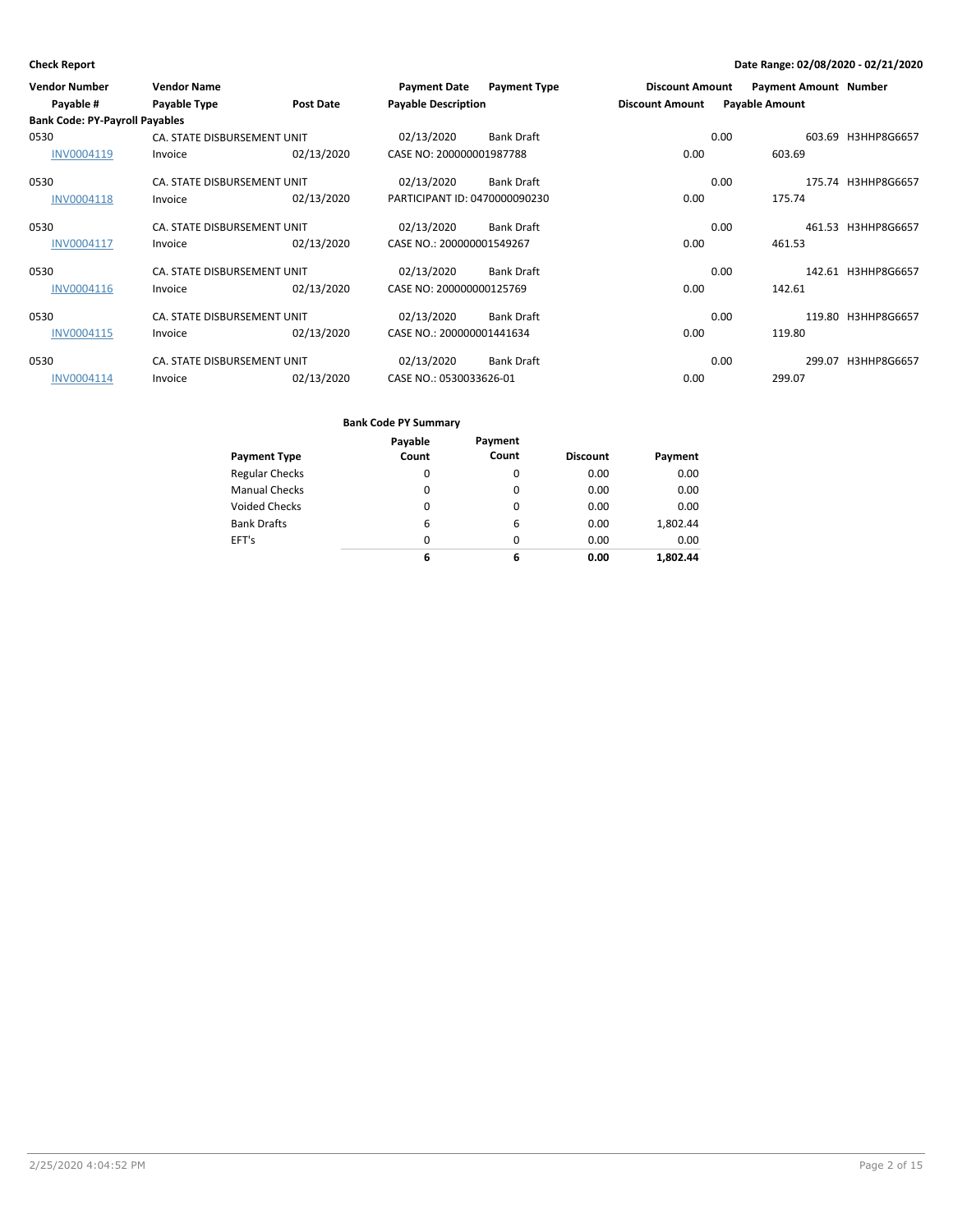| <b>Bank Code: AP-Regular Payables</b><br>MONTEREY CO. WEEKLY CLASSIFIEDS<br>02/18/2020<br>0.00<br>868.80 100969<br>Regular<br>0.00<br>868.80<br>68-061108-00001<br>02/14/2020<br>INVITE FOR BIDS - WANDA AVE SIDEWALK R<br>Invoice<br><b>COMMUNITY PARTNERSHIP FOR YOUTH</b><br>02/18/2020<br>0.00<br>1,395.75 100936<br>Regular<br>0.00<br>JAN 2020 - CAL VIP FOR MIDDLE SCHOOL M<br><b>JAN 2020</b><br>Invoice<br>02/14/2020<br>1,395.75<br>02/18/2020<br>0.00<br>755.30 100942<br>DEL MAR FRENCH LAUNDRY, INC.<br>Regular<br>01/03/2020<br>Invoice<br>02/14/2020<br>(14) APRONS, (25) TABLE CLOTHS<br>0.00<br>228.90<br>02/14/2020<br>(4) APRONS, (3) BATH TOWELS<br>0.00<br>18.60<br>01/21/2020<br>Invoice<br>01/27/2020<br>02/14/2020<br>(26) TABLE CLOTHS<br>0.00<br>169.00<br>Invoice<br>12/16/2019<br>02/14/2020<br>12/16/19 - LAUNDRY<br>0.00<br>138.60<br>Invoice<br>12/19/2019<br>02/14/2020<br>12/19/2019 LAUNDRY<br>0.00<br>25.00<br>Invoice<br>12/19/2019.<br>Invoice<br>02/14/2020<br>12/19/2019 LAUNDRY<br>0.00<br>97.50<br>02/14/2020<br>LAUNDRY INVOICE FROM 2019<br>0.00<br>77.70<br>INV0004133<br>Invoice<br>02/18/2020<br>0.00<br>100.00 100943<br>DEL REY CAR WASH<br>Regular<br>0.00<br>1081<br>02/14/2020<br>(5) FULL SERVICE CAR WASHES - POLICE DEPT<br>100.00<br>Invoice<br>INTERNATIONAL ASSOCIATION<br>02/18/2020<br>0.00<br>190.00 100955<br>Regular<br>A. PRIDGEN DUES FROM 1/1/2020 - 12/31/2<br>0.00<br>190.00<br>02/14/2020<br>0098666<br>Invoice<br>METROPOLITAN TRANSPORTATION COMMISSION 02/18/2020<br>0.00<br>2,000.00 100964<br>Regular<br>0.00<br>02/14/2020<br>ANNUAL SUBSCRIPTION 5/1/2020 - 4/30/20<br>2,000.00<br>4926-AR11559<br>Invoice<br><b>MISSION LINEN SERVICE</b><br>02/18/2020<br>0.00<br>194.58 100965<br>Regular<br>FIRE DEPT WEEKLY LAUNDRY SVC 1/30/2020<br>97.29<br>511728089<br>Invoice<br>02/14/2020<br>0.00<br>02/14/2020<br>FRIE DEPT WEEKLY LAUNDRY SVC 2/6/2020<br>0.00<br>97.29<br>511777578<br>Invoice<br>02/18/2020<br>0.00<br>240.08 100966<br><b>MISSION UNIFORM SERVICE</b><br>Regular<br>0.00<br>511621533<br>02/14/2020<br>RECREATION UNIFORM SVC 1/15/2020<br>169.10<br>Invoice<br>511710752<br>02/14/2020<br>FIRE DEPT WEEKLY LAUNDRY SVC - 1/28/2020<br>0.00<br>35.49<br>Invoice<br>511809756<br>02/14/2020<br>FIRE DEPT WEEKLY LAUNDRY SVC - 2/11/2020<br>0.00<br>35.49<br>Invoice<br>COUNTY OF MONTEREY IT DEPT.<br>02/18/2020<br>0.00<br>2,278.88 100938<br>Regular<br>822 12/2019<br>02/14/2020<br>DEC 2019 - POLICE DEPT (822) MONTHLY IT<br>0.00<br>1,830.50<br>Invoice<br>02/14/2020<br>DEC 2019 - SEASIDE FIRE DEPT (847) IT CHA<br>0.00<br>448.38<br>847 12/2019<br>Invoice<br>02/18/2020<br>0.00<br>180.00 100995<br>2328<br>Regular<br><b>WALLACE GROUP</b><br>0.00<br>48938<br>02/14/2020<br>THROUGH 7/31/2019 - MAIN GATE PLAN CH<br>180.00<br>Invoice<br>2338<br>MONTEREY PENINSULA WATER<br>0.00<br>24,629.00 100971<br>02/18/2020<br>Regular<br>RFS2019-01.02<br>02/14/2020<br>JUL-DEC 2019 WATERMASTER TASKS<br>0.00<br>23,143.00<br>Invoice<br>RFS2019-02.02<br>02/14/2020<br>JUL - DEC 2019 WATER LEVEL COLL, LAB ANA<br>1,486.00<br>Invoice<br>0.00<br>PENINSULA WELDING & MEDICAL SUPPLY, INC.<br>02/18/2020<br>0.00<br>96.23 100974<br>2752<br>Regular<br>195917<br>Invoice<br>02/14/2020<br>(5) OXYGEN MED GRD SIZE 15CF<br>0.00<br>96.23<br>0.00<br>2802<br>PITNEY BOWES GLOBAL<br>02/18/2020<br>Regular<br>1,609.75 100975<br>02/14/2020<br>11/29/2019 - 2/28/2020 LEASE CNTRCT #00<br>0.00<br>1,609.75<br>3103716128<br>Invoice | Vendor Number<br>Payable # | <b>Vendor Name</b><br>Payable Type | <b>Post Date</b> | <b>Payment Date</b><br><b>Payable Description</b> | <b>Payment Type</b> | <b>Discount Amount</b><br><b>Discount Amount</b> | <b>Payment Amount Number</b><br><b>Payable Amount</b> |  |
|--------------------------------------------------------------------------------------------------------------------------------------------------------------------------------------------------------------------------------------------------------------------------------------------------------------------------------------------------------------------------------------------------------------------------------------------------------------------------------------------------------------------------------------------------------------------------------------------------------------------------------------------------------------------------------------------------------------------------------------------------------------------------------------------------------------------------------------------------------------------------------------------------------------------------------------------------------------------------------------------------------------------------------------------------------------------------------------------------------------------------------------------------------------------------------------------------------------------------------------------------------------------------------------------------------------------------------------------------------------------------------------------------------------------------------------------------------------------------------------------------------------------------------------------------------------------------------------------------------------------------------------------------------------------------------------------------------------------------------------------------------------------------------------------------------------------------------------------------------------------------------------------------------------------------------------------------------------------------------------------------------------------------------------------------------------------------------------------------------------------------------------------------------------------------------------------------------------------------------------------------------------------------------------------------------------------------------------------------------------------------------------------------------------------------------------------------------------------------------------------------------------------------------------------------------------------------------------------------------------------------------------------------------------------------------------------------------------------------------------------------------------------------------------------------------------------------------------------------------------------------------------------------------------------------------------------------------------------------------------------------------------------------------------------------------------------------------------------------------------------------------------------------------------------------------------------------------------------------------------------------------------------------------------------------------------------------------------------------------------------------------------------------------------------------------------------------------------------------------------------------------------------------------------|----------------------------|------------------------------------|------------------|---------------------------------------------------|---------------------|--------------------------------------------------|-------------------------------------------------------|--|
|                                                                                                                                                                                                                                                                                                                                                                                                                                                                                                                                                                                                                                                                                                                                                                                                                                                                                                                                                                                                                                                                                                                                                                                                                                                                                                                                                                                                                                                                                                                                                                                                                                                                                                                                                                                                                                                                                                                                                                                                                                                                                                                                                                                                                                                                                                                                                                                                                                                                                                                                                                                                                                                                                                                                                                                                                                                                                                                                                                                                                                                                                                                                                                                                                                                                                                                                                                                                                                                                                                                                      |                            |                                    |                  |                                                   |                     |                                                  |                                                       |  |
|                                                                                                                                                                                                                                                                                                                                                                                                                                                                                                                                                                                                                                                                                                                                                                                                                                                                                                                                                                                                                                                                                                                                                                                                                                                                                                                                                                                                                                                                                                                                                                                                                                                                                                                                                                                                                                                                                                                                                                                                                                                                                                                                                                                                                                                                                                                                                                                                                                                                                                                                                                                                                                                                                                                                                                                                                                                                                                                                                                                                                                                                                                                                                                                                                                                                                                                                                                                                                                                                                                                                      | 0759                       |                                    |                  |                                                   |                     |                                                  |                                                       |  |
|                                                                                                                                                                                                                                                                                                                                                                                                                                                                                                                                                                                                                                                                                                                                                                                                                                                                                                                                                                                                                                                                                                                                                                                                                                                                                                                                                                                                                                                                                                                                                                                                                                                                                                                                                                                                                                                                                                                                                                                                                                                                                                                                                                                                                                                                                                                                                                                                                                                                                                                                                                                                                                                                                                                                                                                                                                                                                                                                                                                                                                                                                                                                                                                                                                                                                                                                                                                                                                                                                                                                      |                            |                                    |                  |                                                   |                     |                                                  |                                                       |  |
|                                                                                                                                                                                                                                                                                                                                                                                                                                                                                                                                                                                                                                                                                                                                                                                                                                                                                                                                                                                                                                                                                                                                                                                                                                                                                                                                                                                                                                                                                                                                                                                                                                                                                                                                                                                                                                                                                                                                                                                                                                                                                                                                                                                                                                                                                                                                                                                                                                                                                                                                                                                                                                                                                                                                                                                                                                                                                                                                                                                                                                                                                                                                                                                                                                                                                                                                                                                                                                                                                                                                      | 0791                       |                                    |                  |                                                   |                     |                                                  |                                                       |  |
|                                                                                                                                                                                                                                                                                                                                                                                                                                                                                                                                                                                                                                                                                                                                                                                                                                                                                                                                                                                                                                                                                                                                                                                                                                                                                                                                                                                                                                                                                                                                                                                                                                                                                                                                                                                                                                                                                                                                                                                                                                                                                                                                                                                                                                                                                                                                                                                                                                                                                                                                                                                                                                                                                                                                                                                                                                                                                                                                                                                                                                                                                                                                                                                                                                                                                                                                                                                                                                                                                                                                      |                            |                                    |                  |                                                   |                     |                                                  |                                                       |  |
|                                                                                                                                                                                                                                                                                                                                                                                                                                                                                                                                                                                                                                                                                                                                                                                                                                                                                                                                                                                                                                                                                                                                                                                                                                                                                                                                                                                                                                                                                                                                                                                                                                                                                                                                                                                                                                                                                                                                                                                                                                                                                                                                                                                                                                                                                                                                                                                                                                                                                                                                                                                                                                                                                                                                                                                                                                                                                                                                                                                                                                                                                                                                                                                                                                                                                                                                                                                                                                                                                                                                      | 0981                       |                                    |                  |                                                   |                     |                                                  |                                                       |  |
|                                                                                                                                                                                                                                                                                                                                                                                                                                                                                                                                                                                                                                                                                                                                                                                                                                                                                                                                                                                                                                                                                                                                                                                                                                                                                                                                                                                                                                                                                                                                                                                                                                                                                                                                                                                                                                                                                                                                                                                                                                                                                                                                                                                                                                                                                                                                                                                                                                                                                                                                                                                                                                                                                                                                                                                                                                                                                                                                                                                                                                                                                                                                                                                                                                                                                                                                                                                                                                                                                                                                      |                            |                                    |                  |                                                   |                     |                                                  |                                                       |  |
|                                                                                                                                                                                                                                                                                                                                                                                                                                                                                                                                                                                                                                                                                                                                                                                                                                                                                                                                                                                                                                                                                                                                                                                                                                                                                                                                                                                                                                                                                                                                                                                                                                                                                                                                                                                                                                                                                                                                                                                                                                                                                                                                                                                                                                                                                                                                                                                                                                                                                                                                                                                                                                                                                                                                                                                                                                                                                                                                                                                                                                                                                                                                                                                                                                                                                                                                                                                                                                                                                                                                      |                            |                                    |                  |                                                   |                     |                                                  |                                                       |  |
|                                                                                                                                                                                                                                                                                                                                                                                                                                                                                                                                                                                                                                                                                                                                                                                                                                                                                                                                                                                                                                                                                                                                                                                                                                                                                                                                                                                                                                                                                                                                                                                                                                                                                                                                                                                                                                                                                                                                                                                                                                                                                                                                                                                                                                                                                                                                                                                                                                                                                                                                                                                                                                                                                                                                                                                                                                                                                                                                                                                                                                                                                                                                                                                                                                                                                                                                                                                                                                                                                                                                      |                            |                                    |                  |                                                   |                     |                                                  |                                                       |  |
|                                                                                                                                                                                                                                                                                                                                                                                                                                                                                                                                                                                                                                                                                                                                                                                                                                                                                                                                                                                                                                                                                                                                                                                                                                                                                                                                                                                                                                                                                                                                                                                                                                                                                                                                                                                                                                                                                                                                                                                                                                                                                                                                                                                                                                                                                                                                                                                                                                                                                                                                                                                                                                                                                                                                                                                                                                                                                                                                                                                                                                                                                                                                                                                                                                                                                                                                                                                                                                                                                                                                      |                            |                                    |                  |                                                   |                     |                                                  |                                                       |  |
|                                                                                                                                                                                                                                                                                                                                                                                                                                                                                                                                                                                                                                                                                                                                                                                                                                                                                                                                                                                                                                                                                                                                                                                                                                                                                                                                                                                                                                                                                                                                                                                                                                                                                                                                                                                                                                                                                                                                                                                                                                                                                                                                                                                                                                                                                                                                                                                                                                                                                                                                                                                                                                                                                                                                                                                                                                                                                                                                                                                                                                                                                                                                                                                                                                                                                                                                                                                                                                                                                                                                      |                            |                                    |                  |                                                   |                     |                                                  |                                                       |  |
|                                                                                                                                                                                                                                                                                                                                                                                                                                                                                                                                                                                                                                                                                                                                                                                                                                                                                                                                                                                                                                                                                                                                                                                                                                                                                                                                                                                                                                                                                                                                                                                                                                                                                                                                                                                                                                                                                                                                                                                                                                                                                                                                                                                                                                                                                                                                                                                                                                                                                                                                                                                                                                                                                                                                                                                                                                                                                                                                                                                                                                                                                                                                                                                                                                                                                                                                                                                                                                                                                                                                      |                            |                                    |                  |                                                   |                     |                                                  |                                                       |  |
|                                                                                                                                                                                                                                                                                                                                                                                                                                                                                                                                                                                                                                                                                                                                                                                                                                                                                                                                                                                                                                                                                                                                                                                                                                                                                                                                                                                                                                                                                                                                                                                                                                                                                                                                                                                                                                                                                                                                                                                                                                                                                                                                                                                                                                                                                                                                                                                                                                                                                                                                                                                                                                                                                                                                                                                                                                                                                                                                                                                                                                                                                                                                                                                                                                                                                                                                                                                                                                                                                                                                      |                            |                                    |                  |                                                   |                     |                                                  |                                                       |  |
|                                                                                                                                                                                                                                                                                                                                                                                                                                                                                                                                                                                                                                                                                                                                                                                                                                                                                                                                                                                                                                                                                                                                                                                                                                                                                                                                                                                                                                                                                                                                                                                                                                                                                                                                                                                                                                                                                                                                                                                                                                                                                                                                                                                                                                                                                                                                                                                                                                                                                                                                                                                                                                                                                                                                                                                                                                                                                                                                                                                                                                                                                                                                                                                                                                                                                                                                                                                                                                                                                                                                      | 0988                       |                                    |                  |                                                   |                     |                                                  |                                                       |  |
|                                                                                                                                                                                                                                                                                                                                                                                                                                                                                                                                                                                                                                                                                                                                                                                                                                                                                                                                                                                                                                                                                                                                                                                                                                                                                                                                                                                                                                                                                                                                                                                                                                                                                                                                                                                                                                                                                                                                                                                                                                                                                                                                                                                                                                                                                                                                                                                                                                                                                                                                                                                                                                                                                                                                                                                                                                                                                                                                                                                                                                                                                                                                                                                                                                                                                                                                                                                                                                                                                                                                      |                            |                                    |                  |                                                   |                     |                                                  |                                                       |  |
|                                                                                                                                                                                                                                                                                                                                                                                                                                                                                                                                                                                                                                                                                                                                                                                                                                                                                                                                                                                                                                                                                                                                                                                                                                                                                                                                                                                                                                                                                                                                                                                                                                                                                                                                                                                                                                                                                                                                                                                                                                                                                                                                                                                                                                                                                                                                                                                                                                                                                                                                                                                                                                                                                                                                                                                                                                                                                                                                                                                                                                                                                                                                                                                                                                                                                                                                                                                                                                                                                                                                      | 1658                       |                                    |                  |                                                   |                     |                                                  |                                                       |  |
|                                                                                                                                                                                                                                                                                                                                                                                                                                                                                                                                                                                                                                                                                                                                                                                                                                                                                                                                                                                                                                                                                                                                                                                                                                                                                                                                                                                                                                                                                                                                                                                                                                                                                                                                                                                                                                                                                                                                                                                                                                                                                                                                                                                                                                                                                                                                                                                                                                                                                                                                                                                                                                                                                                                                                                                                                                                                                                                                                                                                                                                                                                                                                                                                                                                                                                                                                                                                                                                                                                                                      |                            |                                    |                  |                                                   |                     |                                                  |                                                       |  |
|                                                                                                                                                                                                                                                                                                                                                                                                                                                                                                                                                                                                                                                                                                                                                                                                                                                                                                                                                                                                                                                                                                                                                                                                                                                                                                                                                                                                                                                                                                                                                                                                                                                                                                                                                                                                                                                                                                                                                                                                                                                                                                                                                                                                                                                                                                                                                                                                                                                                                                                                                                                                                                                                                                                                                                                                                                                                                                                                                                                                                                                                                                                                                                                                                                                                                                                                                                                                                                                                                                                                      | 2152                       |                                    |                  |                                                   |                     |                                                  |                                                       |  |
|                                                                                                                                                                                                                                                                                                                                                                                                                                                                                                                                                                                                                                                                                                                                                                                                                                                                                                                                                                                                                                                                                                                                                                                                                                                                                                                                                                                                                                                                                                                                                                                                                                                                                                                                                                                                                                                                                                                                                                                                                                                                                                                                                                                                                                                                                                                                                                                                                                                                                                                                                                                                                                                                                                                                                                                                                                                                                                                                                                                                                                                                                                                                                                                                                                                                                                                                                                                                                                                                                                                                      |                            |                                    |                  |                                                   |                     |                                                  |                                                       |  |
|                                                                                                                                                                                                                                                                                                                                                                                                                                                                                                                                                                                                                                                                                                                                                                                                                                                                                                                                                                                                                                                                                                                                                                                                                                                                                                                                                                                                                                                                                                                                                                                                                                                                                                                                                                                                                                                                                                                                                                                                                                                                                                                                                                                                                                                                                                                                                                                                                                                                                                                                                                                                                                                                                                                                                                                                                                                                                                                                                                                                                                                                                                                                                                                                                                                                                                                                                                                                                                                                                                                                      | 2184                       |                                    |                  |                                                   |                     |                                                  |                                                       |  |
|                                                                                                                                                                                                                                                                                                                                                                                                                                                                                                                                                                                                                                                                                                                                                                                                                                                                                                                                                                                                                                                                                                                                                                                                                                                                                                                                                                                                                                                                                                                                                                                                                                                                                                                                                                                                                                                                                                                                                                                                                                                                                                                                                                                                                                                                                                                                                                                                                                                                                                                                                                                                                                                                                                                                                                                                                                                                                                                                                                                                                                                                                                                                                                                                                                                                                                                                                                                                                                                                                                                                      |                            |                                    |                  |                                                   |                     |                                                  |                                                       |  |
|                                                                                                                                                                                                                                                                                                                                                                                                                                                                                                                                                                                                                                                                                                                                                                                                                                                                                                                                                                                                                                                                                                                                                                                                                                                                                                                                                                                                                                                                                                                                                                                                                                                                                                                                                                                                                                                                                                                                                                                                                                                                                                                                                                                                                                                                                                                                                                                                                                                                                                                                                                                                                                                                                                                                                                                                                                                                                                                                                                                                                                                                                                                                                                                                                                                                                                                                                                                                                                                                                                                                      |                            |                                    |                  |                                                   |                     |                                                  |                                                       |  |
|                                                                                                                                                                                                                                                                                                                                                                                                                                                                                                                                                                                                                                                                                                                                                                                                                                                                                                                                                                                                                                                                                                                                                                                                                                                                                                                                                                                                                                                                                                                                                                                                                                                                                                                                                                                                                                                                                                                                                                                                                                                                                                                                                                                                                                                                                                                                                                                                                                                                                                                                                                                                                                                                                                                                                                                                                                                                                                                                                                                                                                                                                                                                                                                                                                                                                                                                                                                                                                                                                                                                      | 2186                       |                                    |                  |                                                   |                     |                                                  |                                                       |  |
|                                                                                                                                                                                                                                                                                                                                                                                                                                                                                                                                                                                                                                                                                                                                                                                                                                                                                                                                                                                                                                                                                                                                                                                                                                                                                                                                                                                                                                                                                                                                                                                                                                                                                                                                                                                                                                                                                                                                                                                                                                                                                                                                                                                                                                                                                                                                                                                                                                                                                                                                                                                                                                                                                                                                                                                                                                                                                                                                                                                                                                                                                                                                                                                                                                                                                                                                                                                                                                                                                                                                      |                            |                                    |                  |                                                   |                     |                                                  |                                                       |  |
|                                                                                                                                                                                                                                                                                                                                                                                                                                                                                                                                                                                                                                                                                                                                                                                                                                                                                                                                                                                                                                                                                                                                                                                                                                                                                                                                                                                                                                                                                                                                                                                                                                                                                                                                                                                                                                                                                                                                                                                                                                                                                                                                                                                                                                                                                                                                                                                                                                                                                                                                                                                                                                                                                                                                                                                                                                                                                                                                                                                                                                                                                                                                                                                                                                                                                                                                                                                                                                                                                                                                      |                            |                                    |                  |                                                   |                     |                                                  |                                                       |  |
|                                                                                                                                                                                                                                                                                                                                                                                                                                                                                                                                                                                                                                                                                                                                                                                                                                                                                                                                                                                                                                                                                                                                                                                                                                                                                                                                                                                                                                                                                                                                                                                                                                                                                                                                                                                                                                                                                                                                                                                                                                                                                                                                                                                                                                                                                                                                                                                                                                                                                                                                                                                                                                                                                                                                                                                                                                                                                                                                                                                                                                                                                                                                                                                                                                                                                                                                                                                                                                                                                                                                      |                            |                                    |                  |                                                   |                     |                                                  |                                                       |  |
|                                                                                                                                                                                                                                                                                                                                                                                                                                                                                                                                                                                                                                                                                                                                                                                                                                                                                                                                                                                                                                                                                                                                                                                                                                                                                                                                                                                                                                                                                                                                                                                                                                                                                                                                                                                                                                                                                                                                                                                                                                                                                                                                                                                                                                                                                                                                                                                                                                                                                                                                                                                                                                                                                                                                                                                                                                                                                                                                                                                                                                                                                                                                                                                                                                                                                                                                                                                                                                                                                                                                      | 2279                       |                                    |                  |                                                   |                     |                                                  |                                                       |  |
|                                                                                                                                                                                                                                                                                                                                                                                                                                                                                                                                                                                                                                                                                                                                                                                                                                                                                                                                                                                                                                                                                                                                                                                                                                                                                                                                                                                                                                                                                                                                                                                                                                                                                                                                                                                                                                                                                                                                                                                                                                                                                                                                                                                                                                                                                                                                                                                                                                                                                                                                                                                                                                                                                                                                                                                                                                                                                                                                                                                                                                                                                                                                                                                                                                                                                                                                                                                                                                                                                                                                      |                            |                                    |                  |                                                   |                     |                                                  |                                                       |  |
|                                                                                                                                                                                                                                                                                                                                                                                                                                                                                                                                                                                                                                                                                                                                                                                                                                                                                                                                                                                                                                                                                                                                                                                                                                                                                                                                                                                                                                                                                                                                                                                                                                                                                                                                                                                                                                                                                                                                                                                                                                                                                                                                                                                                                                                                                                                                                                                                                                                                                                                                                                                                                                                                                                                                                                                                                                                                                                                                                                                                                                                                                                                                                                                                                                                                                                                                                                                                                                                                                                                                      |                            |                                    |                  |                                                   |                     |                                                  |                                                       |  |
|                                                                                                                                                                                                                                                                                                                                                                                                                                                                                                                                                                                                                                                                                                                                                                                                                                                                                                                                                                                                                                                                                                                                                                                                                                                                                                                                                                                                                                                                                                                                                                                                                                                                                                                                                                                                                                                                                                                                                                                                                                                                                                                                                                                                                                                                                                                                                                                                                                                                                                                                                                                                                                                                                                                                                                                                                                                                                                                                                                                                                                                                                                                                                                                                                                                                                                                                                                                                                                                                                                                                      |                            |                                    |                  |                                                   |                     |                                                  |                                                       |  |
|                                                                                                                                                                                                                                                                                                                                                                                                                                                                                                                                                                                                                                                                                                                                                                                                                                                                                                                                                                                                                                                                                                                                                                                                                                                                                                                                                                                                                                                                                                                                                                                                                                                                                                                                                                                                                                                                                                                                                                                                                                                                                                                                                                                                                                                                                                                                                                                                                                                                                                                                                                                                                                                                                                                                                                                                                                                                                                                                                                                                                                                                                                                                                                                                                                                                                                                                                                                                                                                                                                                                      |                            |                                    |                  |                                                   |                     |                                                  |                                                       |  |
|                                                                                                                                                                                                                                                                                                                                                                                                                                                                                                                                                                                                                                                                                                                                                                                                                                                                                                                                                                                                                                                                                                                                                                                                                                                                                                                                                                                                                                                                                                                                                                                                                                                                                                                                                                                                                                                                                                                                                                                                                                                                                                                                                                                                                                                                                                                                                                                                                                                                                                                                                                                                                                                                                                                                                                                                                                                                                                                                                                                                                                                                                                                                                                                                                                                                                                                                                                                                                                                                                                                                      |                            |                                    |                  |                                                   |                     |                                                  |                                                       |  |
|                                                                                                                                                                                                                                                                                                                                                                                                                                                                                                                                                                                                                                                                                                                                                                                                                                                                                                                                                                                                                                                                                                                                                                                                                                                                                                                                                                                                                                                                                                                                                                                                                                                                                                                                                                                                                                                                                                                                                                                                                                                                                                                                                                                                                                                                                                                                                                                                                                                                                                                                                                                                                                                                                                                                                                                                                                                                                                                                                                                                                                                                                                                                                                                                                                                                                                                                                                                                                                                                                                                                      |                            |                                    |                  |                                                   |                     |                                                  |                                                       |  |
|                                                                                                                                                                                                                                                                                                                                                                                                                                                                                                                                                                                                                                                                                                                                                                                                                                                                                                                                                                                                                                                                                                                                                                                                                                                                                                                                                                                                                                                                                                                                                                                                                                                                                                                                                                                                                                                                                                                                                                                                                                                                                                                                                                                                                                                                                                                                                                                                                                                                                                                                                                                                                                                                                                                                                                                                                                                                                                                                                                                                                                                                                                                                                                                                                                                                                                                                                                                                                                                                                                                                      |                            |                                    |                  |                                                   |                     |                                                  |                                                       |  |
|                                                                                                                                                                                                                                                                                                                                                                                                                                                                                                                                                                                                                                                                                                                                                                                                                                                                                                                                                                                                                                                                                                                                                                                                                                                                                                                                                                                                                                                                                                                                                                                                                                                                                                                                                                                                                                                                                                                                                                                                                                                                                                                                                                                                                                                                                                                                                                                                                                                                                                                                                                                                                                                                                                                                                                                                                                                                                                                                                                                                                                                                                                                                                                                                                                                                                                                                                                                                                                                                                                                                      |                            |                                    |                  |                                                   |                     |                                                  |                                                       |  |
|                                                                                                                                                                                                                                                                                                                                                                                                                                                                                                                                                                                                                                                                                                                                                                                                                                                                                                                                                                                                                                                                                                                                                                                                                                                                                                                                                                                                                                                                                                                                                                                                                                                                                                                                                                                                                                                                                                                                                                                                                                                                                                                                                                                                                                                                                                                                                                                                                                                                                                                                                                                                                                                                                                                                                                                                                                                                                                                                                                                                                                                                                                                                                                                                                                                                                                                                                                                                                                                                                                                                      |                            |                                    |                  |                                                   |                     |                                                  |                                                       |  |
|                                                                                                                                                                                                                                                                                                                                                                                                                                                                                                                                                                                                                                                                                                                                                                                                                                                                                                                                                                                                                                                                                                                                                                                                                                                                                                                                                                                                                                                                                                                                                                                                                                                                                                                                                                                                                                                                                                                                                                                                                                                                                                                                                                                                                                                                                                                                                                                                                                                                                                                                                                                                                                                                                                                                                                                                                                                                                                                                                                                                                                                                                                                                                                                                                                                                                                                                                                                                                                                                                                                                      |                            |                                    |                  |                                                   |                     |                                                  |                                                       |  |
|                                                                                                                                                                                                                                                                                                                                                                                                                                                                                                                                                                                                                                                                                                                                                                                                                                                                                                                                                                                                                                                                                                                                                                                                                                                                                                                                                                                                                                                                                                                                                                                                                                                                                                                                                                                                                                                                                                                                                                                                                                                                                                                                                                                                                                                                                                                                                                                                                                                                                                                                                                                                                                                                                                                                                                                                                                                                                                                                                                                                                                                                                                                                                                                                                                                                                                                                                                                                                                                                                                                                      |                            |                                    |                  |                                                   |                     |                                                  |                                                       |  |

| <b>Payment Type</b>   | Payable<br>Count | Payment<br>Count | <b>Discount</b> | Payment   |
|-----------------------|------------------|------------------|-----------------|-----------|
| <b>Regular Checks</b> | 24               | 13               | 0.00            | 34,538.37 |
| <b>Manual Checks</b>  | 0                | $\Omega$         | 0.00            | 0.00      |
| <b>Voided Checks</b>  | 0                | $\Omega$         | 0.00            | 0.00      |
| <b>Bank Drafts</b>    | $\Omega$         | $\Omega$         | 0.00            | 0.00      |
| EFT's                 | 24               | 1 <sup>9</sup>   | 0.00            | 34,538.99 |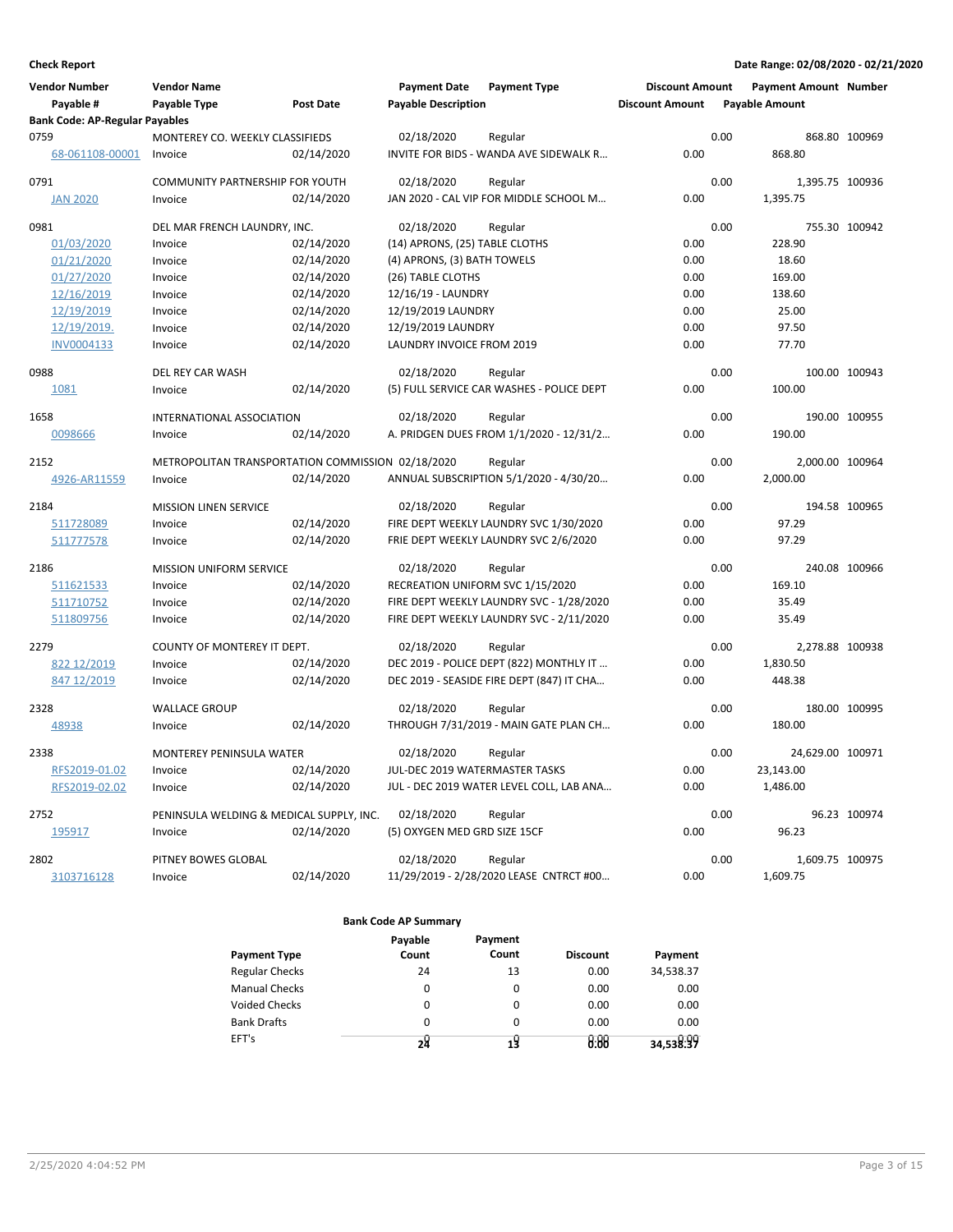| <b>Vendor Number</b>                  | <b>Vendor Name</b>                  |                  | <b>Payment Date</b>         | <b>Payment Type</b>                   | <b>Discount Amount</b> |      | <b>Payment Amount Number</b> |                       |
|---------------------------------------|-------------------------------------|------------------|-----------------------------|---------------------------------------|------------------------|------|------------------------------|-----------------------|
| Payable #                             | Payable Type                        | <b>Post Date</b> | <b>Payable Description</b>  |                                       | <b>Discount Amount</b> |      | <b>Payable Amount</b>        |                       |
| <b>Bank Code: PY-Payroll Payables</b> |                                     |                  |                             |                                       |                        |      |                              |                       |
| 2877                                  | PUBLIC EMPLOYEES' RETIREMENT SYSTEM |                  | 02/21/2020                  | <b>Bank Draft</b>                     |                        | 0.00 |                              | -6.51 1001497159      |
| CM0000350                             | Credit Memo                         | 01/30/2020       | <b>SURVIVOR BENEFIT</b>     |                                       | 0.00                   |      | $-6.51$                      |                       |
| 2877                                  | PUBLIC EMPLOYEES' RETIREMENT SYSTEM |                  | 02/21/2020                  | <b>Bank Draft</b>                     |                        | 0.00 |                              | 12.53 1001497159      |
| DM0000402                             | Debit Memo                          | 02/21/2020       | PREMUTATI CONT ADJ          |                                       | 0.00                   |      | 12.53                        |                       |
| 2877                                  | PUBLIC EMPLOYEES' RETIREMENT SYSTEM |                  | 02/21/2020                  | <b>Bank Draft</b>                     |                        | 0.00 |                              | 133,965.63 1001497159 |
| <b>INV0004083</b>                     | Invoice                             | 01/30/2020       | <b>SURVIVOR BENEFIT</b>     |                                       | 0.00                   |      | 133,965.63                   |                       |
| 2877                                  | PUBLIC EMPLOYEES' RETIREMENT SYSTEM |                  | 02/21/2020                  | <b>Bank Draft</b>                     |                        | 0.00 |                              | 5.40 1001497159       |
| DM0000401                             | Debit Memo                          | 02/21/2020       | <b>HASTINGS ER CONT ADJ</b> |                                       | 0.00                   |      | 5.40                         |                       |
| 2877                                  | PUBLIC EMPLOYEES' RETIREMENT SYSTEM |                  | 02/21/2020                  | <b>Bank Draft</b>                     |                        | 0.00 |                              | -1,620.50 1001497159  |
| CM0000361                             | Credit Memo                         | 02/21/2020       |                             | PROJECTED CONT CREDIT FROM 1/2/2020 P | 0.00                   |      | $-1,620.50$                  |                       |

|                       | Payable | Payment |                 |            |
|-----------------------|---------|---------|-----------------|------------|
| Payment Type          | Count   | Count   | <b>Discount</b> | Payment    |
| <b>Regular Checks</b> | 0       |         | 0.00            | 0.00       |
| <b>Manual Checks</b>  | 0       |         | 0.00            | 0.00       |
| <b>Voided Checks</b>  | 0       | 0       | 0.00            | 0.00       |
| <b>Bank Drafts</b>    | 5       |         | 0.00            | 132.356.55 |
| EFT's                 |         |         | 0.88            | 132,356.55 |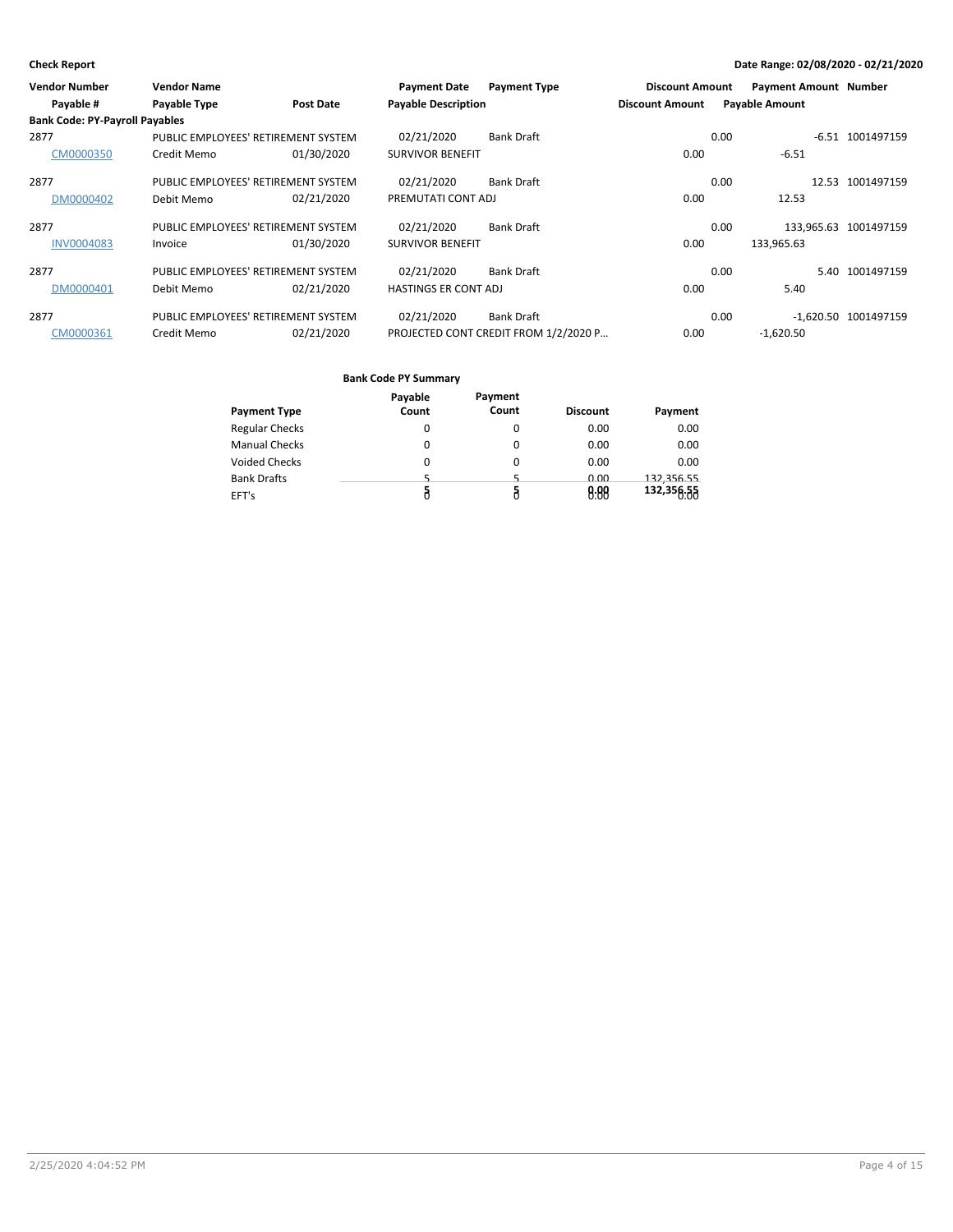| <b>Vendor Number</b>                  | <b>Vendor Name</b>                |                  | <b>Payment Date</b>                 | <b>Payment Type</b>                        | <b>Discount Amount</b> |      | <b>Payment Amount Number</b> |               |
|---------------------------------------|-----------------------------------|------------------|-------------------------------------|--------------------------------------------|------------------------|------|------------------------------|---------------|
| Payable #                             | Payable Type                      | <b>Post Date</b> | <b>Payable Description</b>          |                                            | <b>Discount Amount</b> |      | <b>Payable Amount</b>        |               |
| <b>Bank Code: AP-Regular Payables</b> |                                   |                  |                                     |                                            |                        |      |                              |               |
| 2932                                  | DISASTER KLEENUP SPECIALISTS      |                  | 02/18/2020                          | Regular                                    |                        | 0.00 | 9,938.31 100946              |               |
| 19-22851CLN-E2                        | Invoice                           | 02/07/2020       |                                     | PROPERTY CLEAN-UP SERVICES; JOB COMP       | 0.00                   |      | 3,298.44                     |               |
| 19-22851CLN-E5(1) Invoice             |                                   | 02/14/2020       |                                     | PROPERTY CLEAN-UP SERVICES/COMP 12/9/      | 0.00                   |      | 956.94                       |               |
| 19-22851CLN-E6                        | Invoice                           | 02/14/2020       |                                     | PROPERTY CLEAN-UP SVCS/COMP 12/9/2019      | 0.00                   |      | 1,570.03                     |               |
| 19-22851CLN-E7                        | Invoice                           | 02/14/2020       |                                     | PROPERTY CLEAN-UP SVCS/COMP 12/9/2019      | 0.00                   |      | 804.46                       |               |
| 19-22851CLN-E8                        | Invoice                           | 02/14/2020       |                                     | PROPERTY CLEAN-UP SVCS/COMP 12/9/2019      | 0.00                   |      | 1,386.73                     |               |
| 19-22851CLN-E9                        | Invoice                           | 02/14/2020       |                                     | PROPERTY CLEAN-UP SVCS/COMP 12/17/20       | 0.00                   |      | 1,098.18                     |               |
| 19-22851CLN-PW Invoice                |                                   | 02/14/2020       |                                     | PROPERTY CLEAN-UP SVCS/COMP 12/9/2019      | 0.00                   |      | 823.53                       |               |
| 3290                                  | THE SPCA OF MONTEREY CO.          |                  | 02/18/2020                          | Regular                                    |                        | 0.00 | 4,880.00 100988              |               |
| $1 - 20$                              | Invoice                           | 02/14/2020       |                                     | JAN 2020 SERVICES FOR SEASIDE POLICE DE    | 0.00                   |      | 4,880.00                     |               |
|                                       |                                   |                  |                                     |                                            |                        |      |                              |               |
| 3319                                  | <b>STAPLES ADVANTAGE</b>          |                  | 02/18/2020                          | Regular                                    |                        | 0.00 |                              | 444.78 100987 |
| 3436807493                            | Invoice                           | 02/14/2020       | FINANCE - (2) CERAMIC HEATERS       |                                            | 0.00                   |      | 95.03                        |               |
| 3436953941                            | Invoice                           | 02/14/2020       | HR DEPT - FOLDERS                   |                                            | 0.00                   |      | 176.96                       |               |
| 3437283973                            | Invoice                           | 02/14/2020       | CITY HALL - KLEENEX, BINDERS (6)    |                                            | 0.00                   |      | 94.53                        |               |
| 3437462670                            | Invoice                           | 02/14/2020       | LEGAL DEPT - (1) MESH ORGANIZER     |                                            | 0.00                   |      | 26.21                        |               |
| 3438479565                            | Invoice                           | 02/14/2020       | CITY HALL - MISC SUPPLIES           |                                            | 0.00                   |      | 52.05                        |               |
| 3595                                  | VAPOR CLEANERS, INC.              |                  | 02/18/2020                          | Regular                                    |                        | 0.00 |                              | 97.92 100993  |
| 02-010365                             | Invoice                           | 02/14/2020       | POLICE DEPT - (2) BLANKETS GRAY     |                                            | 0.00                   |      | 16.32                        |               |
| 02-010366                             | Invoice                           | 02/14/2020       | POLICE DEPT - (2) BLANKETS GRAY     |                                            | 0.00                   |      | 16.32                        |               |
| 02-010367                             | Invoice                           | 02/14/2020       | POLICE DEPT - (2) BLANKETS GRAY     |                                            | 0.00                   |      | 16.32                        |               |
| 02-010369                             | Invoice                           | 02/14/2020       | POLICE DEPT - (2) BLANKETS GRAY     |                                            | 0.00                   |      | 16.32                        |               |
| 02-010371                             | Invoice                           | 02/14/2020       | POLICE DEPT - (2) BLANKETS GRAY     |                                            | 0.00                   |      | 16.32                        |               |
| 02-010373                             | Invoice                           | 02/14/2020       | POLICE DEPT - (2) BLANKETS GRAY     |                                            | 0.00                   |      | 16.32                        |               |
|                                       |                                   |                  |                                     |                                            |                        |      |                              |               |
| 3844                                  | DIAMONDBACK FIRE & RESCUE, INC.   |                  | 02/18/2020                          | Regular                                    |                        | 0.00 | 2,156.99 100945              |               |
| 24782                                 | Invoice                           | 02/14/2020       |                                     | SVC AMKUS RESCUE SYSTEMS 6261, 6212, 6     | 0.00                   |      | 2,156.99                     |               |
| 3851                                  | BOUND TREE MEDICAL, LLC           |                  | 02/18/2020                          | Regular                                    |                        | 0.00 | 3,307.15 100933              |               |
| 83430371                              | Invoice                           | 02/14/2020       |                                     | (10) CATHETER WITH 6' PATIENT TUBING       | 0.00                   |      | 41.40                        |               |
| 83430720                              | Invoice                           | 02/14/2020       |                                     | (4) SUCTION UNITS W/ AC CHARGER AND DC     | 0.00                   |      | 2,359.14                     |               |
| 83484109                              | Invoice                           | 02/14/2020       | MASKS, OXIMETERS, GLOVES            |                                            | 0.00                   |      | 906.61                       |               |
|                                       |                                   |                  |                                     |                                            |                        |      |                              |               |
| 3883                                  | FELIPE DE JESUS OLVERA            |                  | 02/18/2020                          | Regular                                    |                        | 0.00 | 12,650.00 100951             |               |
| 01/27/20                              | Invoice                           | 02/14/2020       |                                     | MEDIAN WORK FROM LA SALLE TO MILITARY      | 0.00                   |      | 4,400.00                     |               |
| 1/27/20                               | Invoice                           | 02/14/2020       |                                     | 1208 FLORES ST - PRUNE EUCALYPTUS TREE     | 0.00                   |      | 1,650.00                     |               |
| 1/27/2020                             | Invoice                           | 02/14/2020       |                                     | MEDIAN WORK FROM BROADWAY TO LA SA         | 0.00                   |      | 4,400.00                     |               |
| 2/3/20                                | Invoice                           | 02/14/2020       |                                     | 1037 ROUSCH AVE - REMOVE 1 DEAD OAK T      | 0.00                   |      | 2,200.00                     |               |
| 4059                                  | <b>SILKSCREEN EXPRESS</b>         |                  | 02/18/2020                          | Regular                                    |                        | 0.00 | 2,119.03 100985              |               |
| 4039                                  | Invoice                           | 02/14/2020       | (8) 1/4 ZIP UP BLK/RED W/ CITY LOGO |                                            | 0.00                   |      | 357.60                       |               |
| 4065                                  | Invoice                           | 02/14/2020       |                                     | (90) YOUTH S/S/ TEES, (40) ADULT S/S/ TEES | 0.00                   |      | 1,206.09                     |               |
| 4066                                  | Invoice                           | 02/14/2020       | (60) YOUTH S/S TEES                 |                                            | 0.00                   |      | 555.34                       |               |
|                                       |                                   |                  |                                     |                                            |                        |      |                              |               |
| 4106                                  | BAY REPROGRAPHIC & SUPPLY, INC.   |                  | 02/18/2020                          | Regular                                    |                        | 0.00 |                              | 391.12 100932 |
| 393561                                | Invoice                           | 02/14/2020       |                                     | JAN - FEB 2020 BAY MPS BASE/LF USAGE CH    | 0.00                   |      | 391.12                       |               |
| 4628                                  | U.S. BANK                         |                  | 02/18/2020                          | Regular                                    |                        | 0.00 | 3,800.00 100990              |               |
| 5623009                               | Invoice                           | 02/14/2020       |                                     | 1/1/2020-12/31/2020 LEASE TAX REV 06 A     | 0.00                   |      | 2,100.00                     |               |
| 5626237                               | Invoice                           | 02/14/2020       |                                     | 1/1/2020-12/31/2020 TAX ALLOC BOND AD      | 0.00                   |      | 1,700.00                     |               |
|                                       |                                   |                  |                                     |                                            |                        |      |                              |               |
| 4670                                  | TREASURER -- COUNTY OF MONTEREY   |                  | 02/18/2020                          | Regular                                    |                        | 0.00 |                              | 104.70 100989 |
| 20-000006                             | Invoice                           | 02/14/2020       |                                     | DEC 2019 - LEGAL SVCS FOR SEASIDE SANITA   | 0.00                   |      | 104.70                       |               |
| 4838                                  | CORPORATE RISK HOLDINGS III, INC. |                  | 02/18/2020                          | Regular                                    |                        | 0.00 |                              | 164.10 100937 |
| P0938856                              | Invoice                           | 02/14/2020       |                                     | JAN 2020 - BACKGROUND SCREENING SVCS       | 0.00                   |      | 164.10                       |               |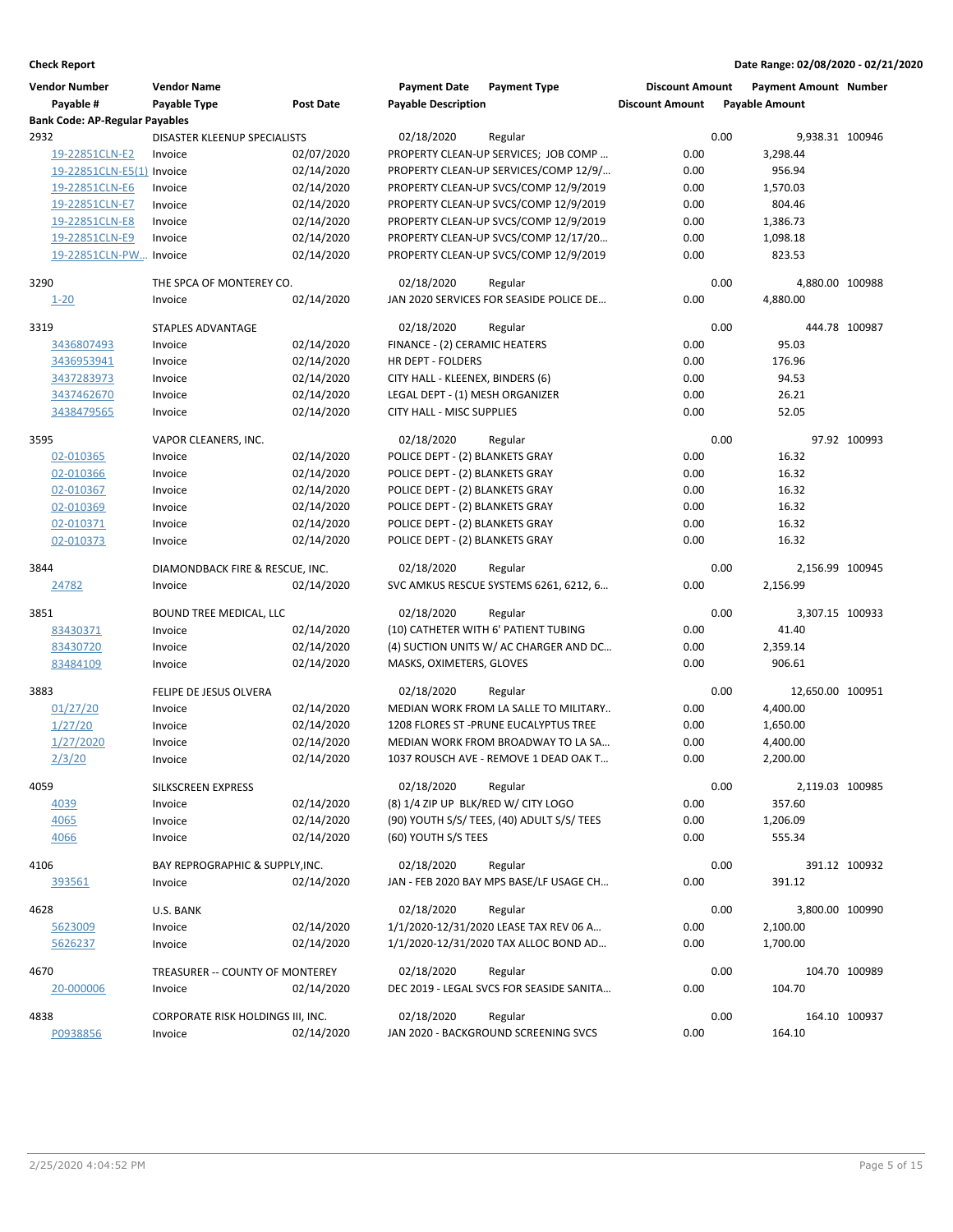| Vendor Number | Vendor Name           |            | <b>Payment Date</b>         | <b>Payment Type</b> | <b>Discount Amount</b> | Payment Amount Number |               |
|---------------|-----------------------|------------|-----------------------------|---------------------|------------------------|-----------------------|---------------|
| Pavable #     | Payable Type          | Post Date  | <b>Payable Description</b>  |                     | <b>Discount Amount</b> | <b>Pavable Amount</b> |               |
| 4896          | DEPARTMENT OF JUSTICE |            | 02/18/2020                  | Regular             | 0.00                   |                       | 198.00 100944 |
| 431840        | Invoice               | 02/14/2020 | JAN 2020 - FINGERPRINT APPS |                     | 0.00                   | 198.00                |               |

| <b>Payment Type</b>   | Payable<br>Count | Payment<br>Count | <b>Discount</b> | Payment   |
|-----------------------|------------------|------------------|-----------------|-----------|
| <b>Regular Checks</b> | 36               | 13               | 0.00            | 40,252.10 |
| <b>Manual Checks</b>  | 0                | 0                | 0.00            | 0.00      |
| <b>Voided Checks</b>  | 0                | 0                | 0.00            | 0.00      |
| <b>Bank Drafts</b>    | 30               | 10               | 0.00            | 40,250.00 |
| EFT's                 | $\Omega$         | 0                | 0.00            | 0.00      |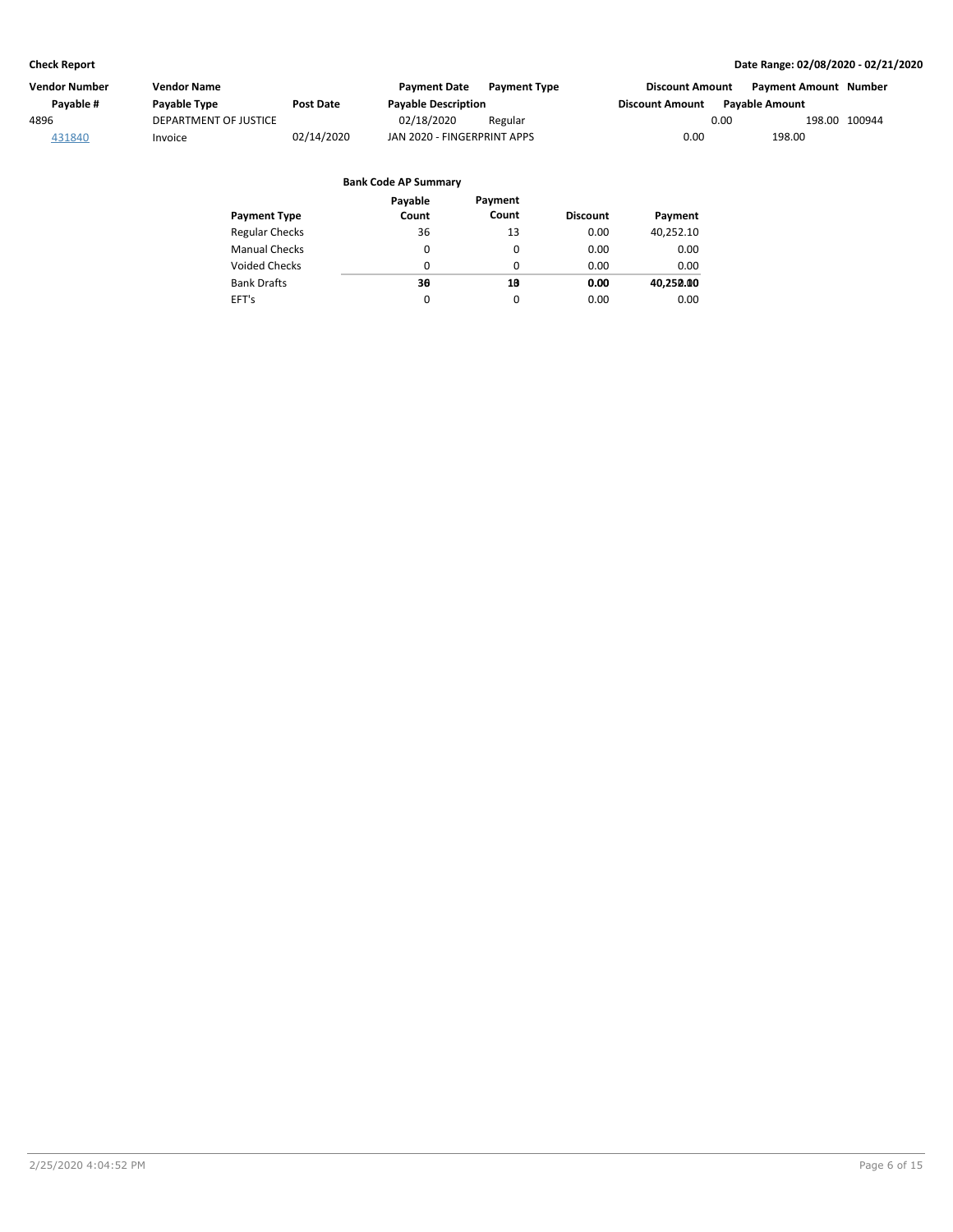| <b>Vendor Number</b>                  | <b>Vendor Name</b>         |            | <b>Payment Date</b>        | <b>Payment Type</b> | <b>Discount Amount</b> |      | <b>Payment Amount Number</b> |                         |
|---------------------------------------|----------------------------|------------|----------------------------|---------------------|------------------------|------|------------------------------|-------------------------|
| Payable #                             | Payable Type               | Post Date  | <b>Payable Description</b> |                     | <b>Discount Amount</b> |      | <b>Payable Amount</b>        |                         |
| <b>Bank Code: PY-Payroll Payables</b> |                            |            |                            |                     |                        |      |                              |                         |
| 5144                                  | <b>STATE OF CALIFORNIA</b> |            | 02/14/2020                 | <b>Bank Draft</b>   |                        | 0.00 |                              | 24.054.65 1-408-225-312 |
| <b>INV0004130</b>                     | Invoice                    | 02/13/2020 | <b>SIT PAYABLE</b>         |                     | 0.00                   |      | 24,054.65                    |                         |
| 5264                                  | RABOBANK, N.A.             |            | 02/14/2020                 | <b>Bank Draft</b>   |                        | 0.00 |                              | 63.068.52 2700445511569 |
| INV0004131                            | Invoice                    | 02/13/2020 | FIT PAYABLE                |                     | 0.00                   |      | 63,068.52                    |                         |
| 5264                                  | RABOBANK, N.A.             |            | 02/14/2020                 | <b>Bank Draft</b>   |                        | 0.00 |                              | 18.402.70 2700445511569 |
| <b>INV0004132</b>                     | Invoice                    | 02/13/2020 | <b>MEDICARE PAYABLE</b>    |                     | 0.00                   |      | 18,402.70                    |                         |

| <b>Payment Type</b>   | Payable<br>Count | Payment<br>Count | <b>Discount</b> | Payment    |
|-----------------------|------------------|------------------|-----------------|------------|
| <b>Regular Checks</b> | 0                | 0                | 0.00            | 0.00       |
| <b>Manual Checks</b>  | 0                | $\Omega$         | 0.00            | 0.00       |
| <b>Voided Checks</b>  |                  |                  | 0.88            | 105,529.89 |
| <b>Bank Drafts</b>    | 3                | 3                | 0.00            | 105.525.87 |
| EFT's                 | 0                | 0                | 0.00            | 0.00       |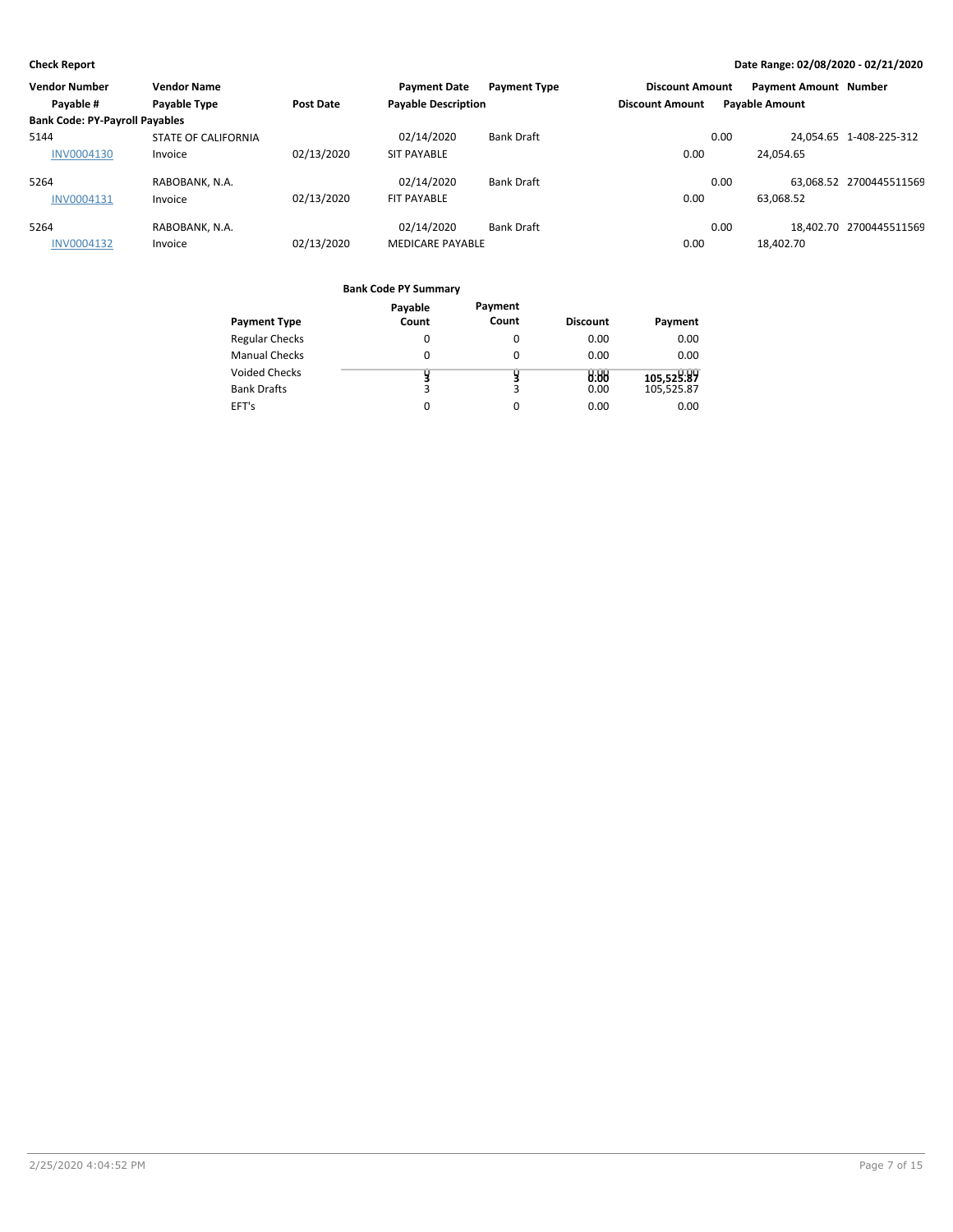| Vendor Number                         | Vendor Name               |            | <b>Payment Date</b>            | <b>Payment Type</b> | <b>Discount Amount</b> |                       | Payment Amount Number |  |
|---------------------------------------|---------------------------|------------|--------------------------------|---------------------|------------------------|-----------------------|-----------------------|--|
| Pavable #                             | <b>Pavable Type</b>       | Post Date  | <b>Payable Description</b>     |                     | <b>Discount Amount</b> | <b>Pavable Amount</b> |                       |  |
| <b>Bank Code: AP-Regular Payables</b> |                           |            |                                |                     |                        |                       |                       |  |
| 5336                                  | DRIVERS LICENSE GUIDE CO. |            | 02/18/2020                     | Regular             |                        | 0.00                  | 214.56 100947         |  |
| 764477                                | Invoice                   | 02/14/2020 | (10) 2020 I.D. CHECKING GUIDES |                     | 0.00                   | 214.56                |                       |  |

|                       | Payable  | Payment  |                 |         |
|-----------------------|----------|----------|-----------------|---------|
| <b>Payment Type</b>   | Count    | Count    | <b>Discount</b> | Payment |
| <b>Regular Checks</b> |          |          | 0.00            | 214.56  |
| <b>Manual Checks</b>  | <u>n</u> | <u>n</u> | 0.00            | 0.00    |
| <b>Voided Checks</b>  |          |          | 0.88            | 216.56  |
| <b>Bank Drafts</b>    | 0        | 0        | 0.00            | 0.00    |
| EFT's                 | 0        | 0        | 0.00            | 0.00    |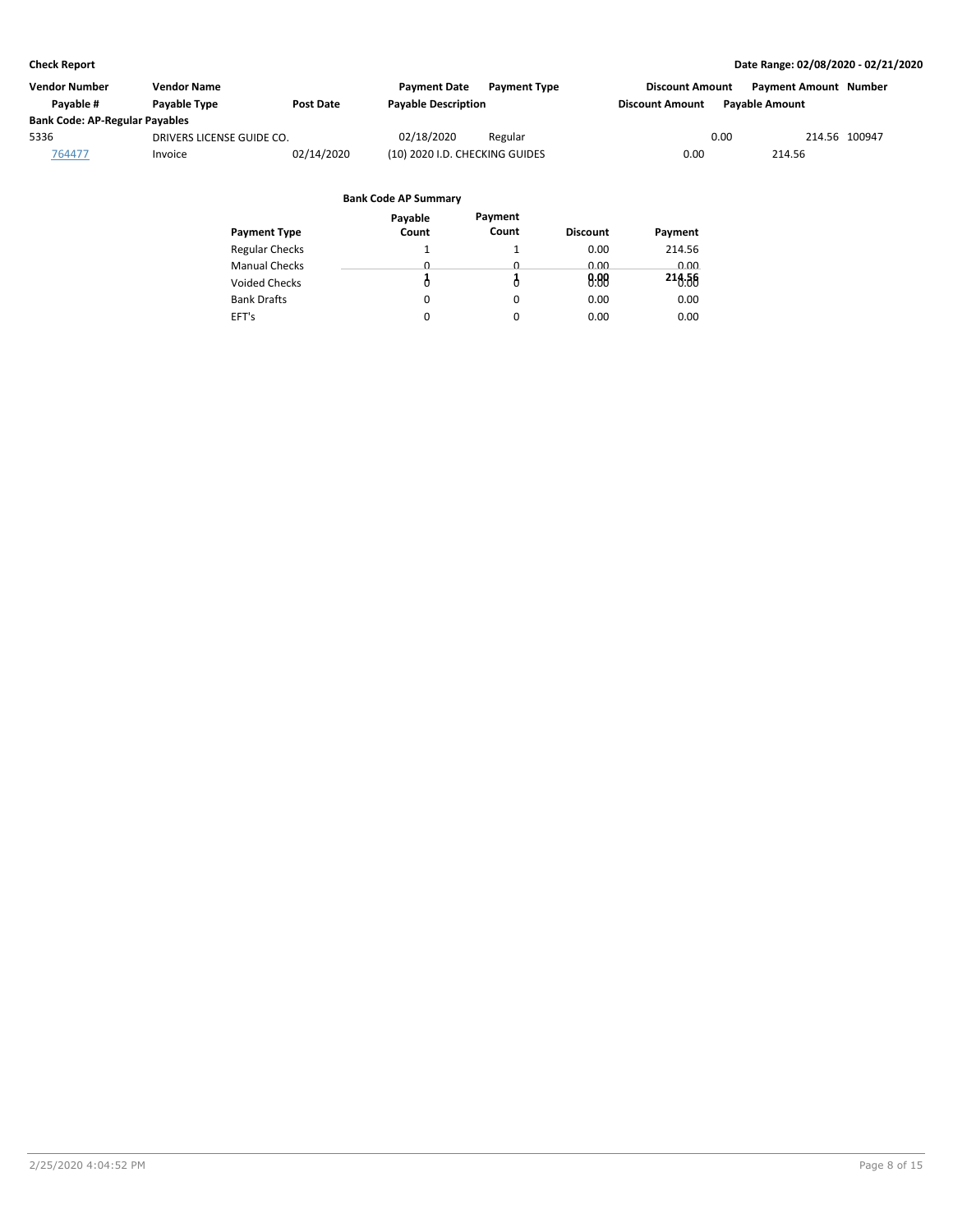| <b>Vendor Number</b><br>Payable #     | <b>Vendor Name</b><br>Payable Type | Post Date  | <b>Payment Date</b><br><b>Payable Description</b> | <b>Payment Type</b> | <b>Discount Amount</b><br><b>Discount Amount</b> | <b>Payment Amount Number</b><br><b>Payable Amount</b> |               |
|---------------------------------------|------------------------------------|------------|---------------------------------------------------|---------------------|--------------------------------------------------|-------------------------------------------------------|---------------|
| <b>Bank Code: PY-Payroll Payables</b> |                                    |            |                                                   |                     |                                                  |                                                       |               |
| 5539                                  | <b>AFLAC</b>                       |            | 02/14/2020                                        | <b>Bank Draft</b>   |                                                  | 0.00                                                  | 121.37 184684 |
| <b>INV0004039</b>                     | Invoice                            | 01/16/2020 | AFLAC PRE-TAX PRODUCT                             |                     | 0.00                                             | 121.37                                                |               |
| 5539                                  | <b>AFLAC</b>                       |            | 02/14/2020                                        | <b>Bank Draft</b>   |                                                  | 0.00                                                  | 159.25 184684 |
| <b>INV0004009</b>                     | Invoice                            | 01/02/2020 | AFLAC AFTER-TAX PRODUCT                           |                     | 0.00                                             | 159.25                                                |               |
| 5539                                  | AFLAC                              |            | 02/14/2020                                        | <b>Bank Draft</b>   |                                                  | 0.00                                                  | 121.35 184684 |
| <b>INV0004008</b>                     | Invoice                            | 01/02/2020 | AFLAC PRE-TAX PRODUCT                             |                     | 0.00                                             | 121.35                                                |               |
| 5539                                  | AFLAC                              |            | 02/14/2020                                        | <b>Bank Draft</b>   |                                                  | 0.00                                                  | 159.28 184684 |
| <b>INV0004040</b>                     | Invoice                            | 01/16/2020 | AFLAC AFTER-TAX PRODUCT                           |                     | 0.00                                             | 159.28                                                |               |
| 5539                                  | <b>AFLAC</b>                       |            | 02/14/2020                                        | <b>Bank Draft</b>   |                                                  | 0.00                                                  | 50.40 184684  |
| DM0000388                             | Debit Memo                         | 01/31/2020 | <b>BLACK JAN PREMIUM</b>                          |                     | 0.00                                             | 50.40                                                 |               |
| 5539                                  | <b>AFLAC</b>                       |            | 02/14/2020                                        | <b>Bank Draft</b>   |                                                  | 0.00                                                  | 43.00 184684  |
| DM0000389                             | Debit Memo                         | 01/31/2020 | <b>FANENE JAN PREMIUM</b>                         |                     | 0.00                                             | 43.00                                                 |               |

|                       | Payable | Payment |                 |         |
|-----------------------|---------|---------|-----------------|---------|
| <b>Payment Type</b>   | Count   | Count   | <b>Discount</b> | Payment |
| <b>Regular Checks</b> | 0       | 0       | 0.00            | 0.00    |
| <b>Manual Checks</b>  | Θ       | θ       | 0.00            | 650.66  |
| <b>Voided Checks</b>  | 0       | 0       | 0.00            | 0.00    |
| <b>Bank Drafts</b>    | 6       | 6       | 0.00            | 654.65  |
| EFT's                 | 0       | 0       | 0.00            | 0.00    |
|                       |         |         |                 |         |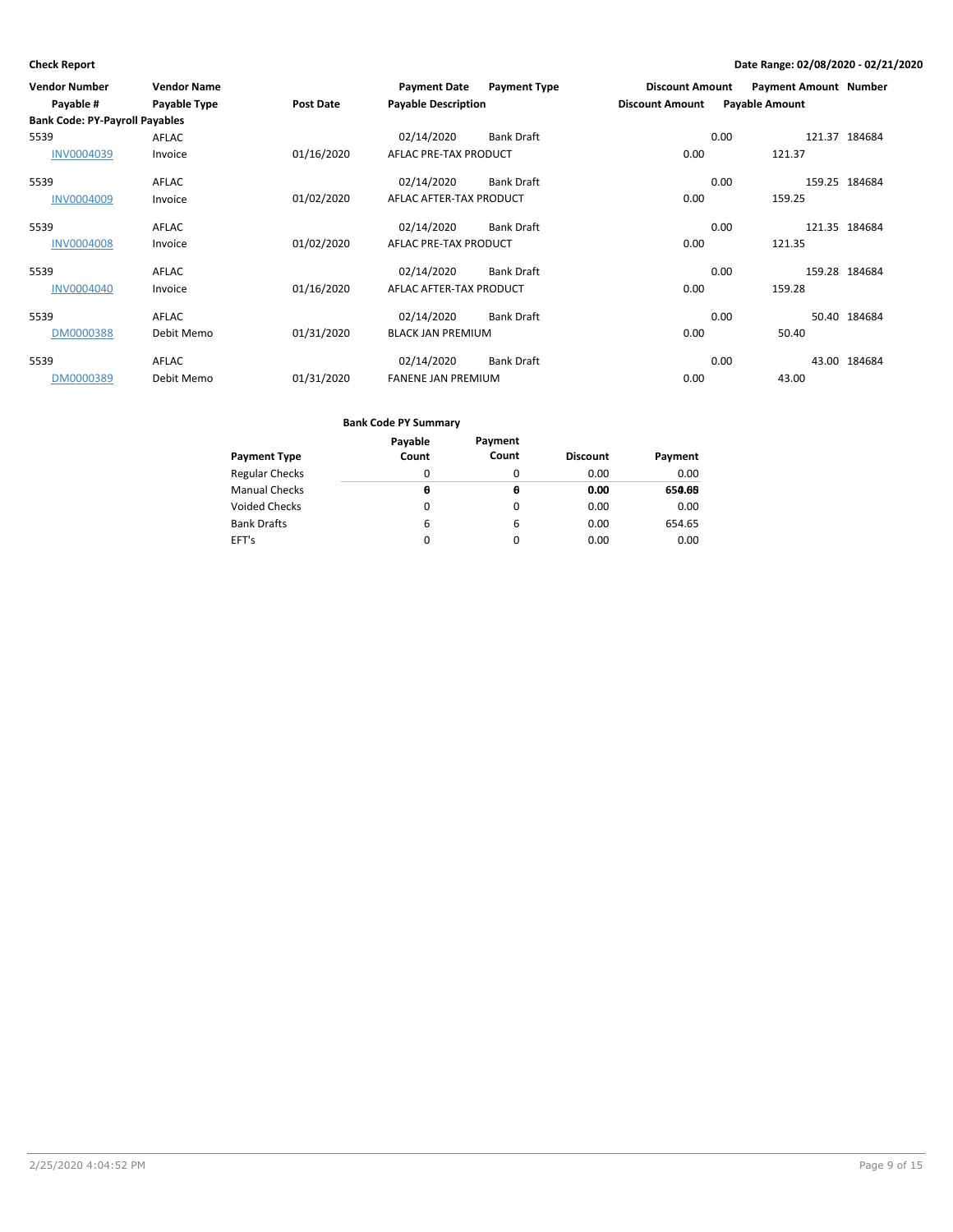| Vendor Number                         | <b>Vendor Name</b>                                    |            | <b>Payment Date</b>                  | <b>Payment Type</b>                       | <b>Discount Amount</b> |      | <b>Payment Amount Number</b> |               |
|---------------------------------------|-------------------------------------------------------|------------|--------------------------------------|-------------------------------------------|------------------------|------|------------------------------|---------------|
| Payable #                             | Payable Type                                          | Post Date  | <b>Payable Description</b>           |                                           | <b>Discount Amount</b> |      | <b>Payable Amount</b>        |               |
| <b>Bank Code: AP-Regular Payables</b> |                                                       |            |                                      |                                           |                        |      |                              |               |
| 5543                                  | <b>MONTEREY BAY URGENT</b>                            |            | 02/18/2020                           | Regular                                   |                        | 0.00 |                              | 913.00 100968 |
| 272229                                | Invoice                                               | 02/14/2020 | PRE-EMPLOYMENT POLICE                |                                           | 0.00                   |      | 147.00                       |               |
| 272230                                | Invoice                                               | 02/14/2020 | PRE-EMPLOYMENT POLICE                |                                           | 0.00                   |      | 40.00                        |               |
| 272798                                | Invoice                                               | 02/14/2020 | PRE-EMPLOYMENT POLICE                |                                           | 0.00                   |      | 21.00                        |               |
| 272799                                | Invoice                                               | 02/14/2020 | PRE-EMPLOYMENT POLICE                |                                           | 0.00                   |      | 163.00                       |               |
| 272800                                | Invoice                                               | 02/14/2020 | PRE-EMPLOYMENT POLICE                |                                           | 0.00                   |      | 50.00                        |               |
| 272886                                | Invoice                                               | 02/14/2020 | PRE-EMPLOYMENT POLICE                |                                           | 0.00                   |      | 25.00                        |               |
| 272906                                | Invoice                                               | 02/14/2020 | PRE-EMPLOYMENT TESTING               |                                           | 0.00                   |      | 21.00                        |               |
| 273015                                | Invoice                                               | 02/14/2020 | PRE-EMPLOYMENT TESTING               |                                           | 0.00                   |      | 25.00                        |               |
| 273053                                | Invoice                                               | 02/14/2020 | PRE-EMPLOYMENT TESTING               |                                           | 0.00                   |      | 21.00                        |               |
| 273054                                | Invoice                                               | 02/14/2020 | PRE-EMPLOYMENT TESTING               |                                           | 0.00                   |      | 147.00                       |               |
| 273055                                | Invoice                                               | 02/14/2020 | PRE-EMPLOYMENT TESTING               |                                           | 0.00                   |      | 40.00                        |               |
| 273078                                | Invoice                                               | 02/14/2020 | PRE-EMPLOYMENT TESTING               |                                           | 0.00                   |      | 193.00                       |               |
| 273079                                | Invoice                                               | 02/14/2020 | PRE-EMPLOYMENT TESTING               |                                           | 0.00                   |      | 20.00                        |               |
| 5989                                  | <b>HdL COREN &amp; CONE</b>                           |            | 02/18/2020                           | Regular                                   |                        | 0.00 | 3,200.00 100952              |               |
| 0027585-IN                            | Invoice                                               | 02/14/2020 |                                      | JAN-MAR 2020 - CONTRACT SVCS PROPERTY     | 0.00                   |      | 3,200.00                     |               |
| 6027                                  | RICHARDS, WATSON & GERSHON                            |            | 02/18/2020                           | Regular                                   |                        | 0.00 | 5,446.00 100976              |               |
| 225345                                | Invoice                                               | 02/14/2020 |                                      | DEC 2019 - CAMPUS TOWN/KB-SUCCESSOR       | 0.00                   |      | 4,482.50                     |               |
| 225447                                | Invoice                                               | 02/14/2020 | DEC 2019 - GENERAL SVCS              |                                           | 0.00                   |      | 193.50                       |               |
| 225448                                | Invoice                                               | 02/14/2020 |                                      | DEC 2019 - SEASIDE RESORT PROJECT SVCS    | 0.00                   |      | 137.50                       |               |
| 225449                                | Invoice                                               | 02/14/2020 |                                      | DEC 2019 - GENERAL LEGAL SVCS - SUCCESS   | 0.00                   |      | 632.50                       |               |
| 6172                                  | LEXISNEXIS RISK DATA MANGEMENT INC.                   |            | 02/18/2020                           | Regular                                   |                        | 0.00 |                              | 150.00 100961 |
| 1035416-20200131 Invoice              |                                                       | 02/14/2020 | JAN 2020 - MINIMUM COMMITMENT        |                                           | 0.00                   |      | 150.00                       |               |
| 6197                                  | U.S. BANK EQUIPMENT FINANCE                           |            | 02/18/2020                           | Regular                                   |                        | 0.00 |                              | 311.75 100991 |
| 404785180                             | Invoice                                               | 02/14/2020 | 986 HILBY AVE - KONICA COPIER        |                                           | 0.00                   |      | 311.75                       |               |
|                                       |                                                       |            |                                      |                                           |                        |      |                              |               |
| 6210                                  | SALINAS VALLEY PRO SQUAD                              |            | 02/18/2020                           | Regular                                   |                        | 0.00 |                              | 997.96 100980 |
| 305048                                | Invoice                                               | 02/14/2020 | (2) SHIRTS, (2) PANTS, (3) NAMESTRIP |                                           | 0.00                   |      | 497.96                       |               |
| 305160                                | Invoice                                               | 02/14/2020 |                                      | SHIRTS, PANTS, NAMESTRIPS, TROUSERS S/S   | 0.00                   |      | 500.00                       |               |
| 6477                                  | <b>ROBERT S. JAQUES</b>                               |            | 02/18/2020                           | Regular                                   |                        | 0.00 | 3,525.00 100978              |               |
| 12/25/19-1/30/20                      | Invoice                                               | 02/14/2020 |                                      | 12/25/19 - 1/30/20 - WATERMASTER TECH     | 0.00                   |      | 3,525.00                     |               |
|                                       |                                                       |            |                                      |                                           |                        |      |                              |               |
| 6553                                  | <b>COMCAST</b>                                        |            | 02/18/2020                           | Regular                                   |                        | 0.00 |                              | 270.90 100935 |
| $2/2/20 - 3/1/20$                     | Invoice                                               | 02/14/2020 |                                      | ACCT #8155 10 027 0272432; 1/27/2020 BILL | 0.00                   |      | 270.90                       |               |
| 6671                                  | <b>VERIZON WIRELESS</b>                               |            | 02/18/2020                           | Regular                                   |                        | 0.00 | 1,087.06 100994              |               |
| 9847420459                            | Invoice                                               | 02/14/2020 |                                      | ACCT #472229021-00001; 2/1/2020 BILL DA   | 0.00                   |      | 650.80                       |               |
| 9847420460                            | Invoice                                               | 02/14/2020 |                                      | ACCT #472229021-00002; 2/1/2020 BILL DA   | 0.00                   |      | 38.01                        |               |
| 9847420461                            | Invoice                                               | 02/14/2020 |                                      | ACCT #472229021-00003; 2/1/20 BILL DATE   | 0.00                   |      | 398.25                       |               |
| 6727                                  | DATAPROSE, INC.                                       |            | 02/18/2020                           | Regular                                   |                        | 0.00 |                              | 602.44 100940 |
| DP2000203                             | Invoice                                               | 02/14/2020 |                                      | JAN 2020 - WATER DEPT BILL PRINTING AND   | 0.00                   |      | 602.44                       |               |
|                                       |                                                       |            |                                      |                                           |                        |      |                              |               |
| 6818                                  | DE LAGE LANDEN                                        |            | 02/18/2020                           | Regular                                   |                        | 0.00 |                              | 518.35 100941 |
| 66791958                              | Invoice                                               | 02/14/2020 | FEB 2020 - SHARP / MXM904 LEASE      |                                           | 0.00                   |      | 518.35                       |               |
| 6835                                  | LANGUAGE TESTING INTL., INC                           |            | 02/18/2020                           | Regular                                   |                        | 0.00 |                              | 179.00 100959 |
| L33501-IN                             | Invoice                                               | 02/14/2020 | SPANISH TESTING FOR J. DOMINGUEZ     |                                           | 0.00                   |      | 179.00                       |               |
| 6970                                  | ID CONCEPTS, LLC                                      |            | 02/18/2020                           | Regular                                   |                        | 0.00 |                              | 201.62 100954 |
| 20134                                 | Invoice                                               | 02/14/2020 |                                      | (8) LAW ENFORCEMENT ID CREDENTIAL CAR     | 0.00                   |      | 201.62                       |               |
| 7043                                  | COUNTY OF SANTA CLARA - OFC OF THE SHERIFF 02/18/2020 |            |                                      | Regular                                   |                        | 0.00 | 1,001.33 100939              |               |
| 1800071709                            | Invoice                                               | 02/14/2020 |                                      | COPLINK ANNUAL BILLING 1/1/2019 - 12/31   | 0.00                   |      | 1,001.33                     |               |
|                                       |                                                       |            |                                      |                                           |                        |      |                              |               |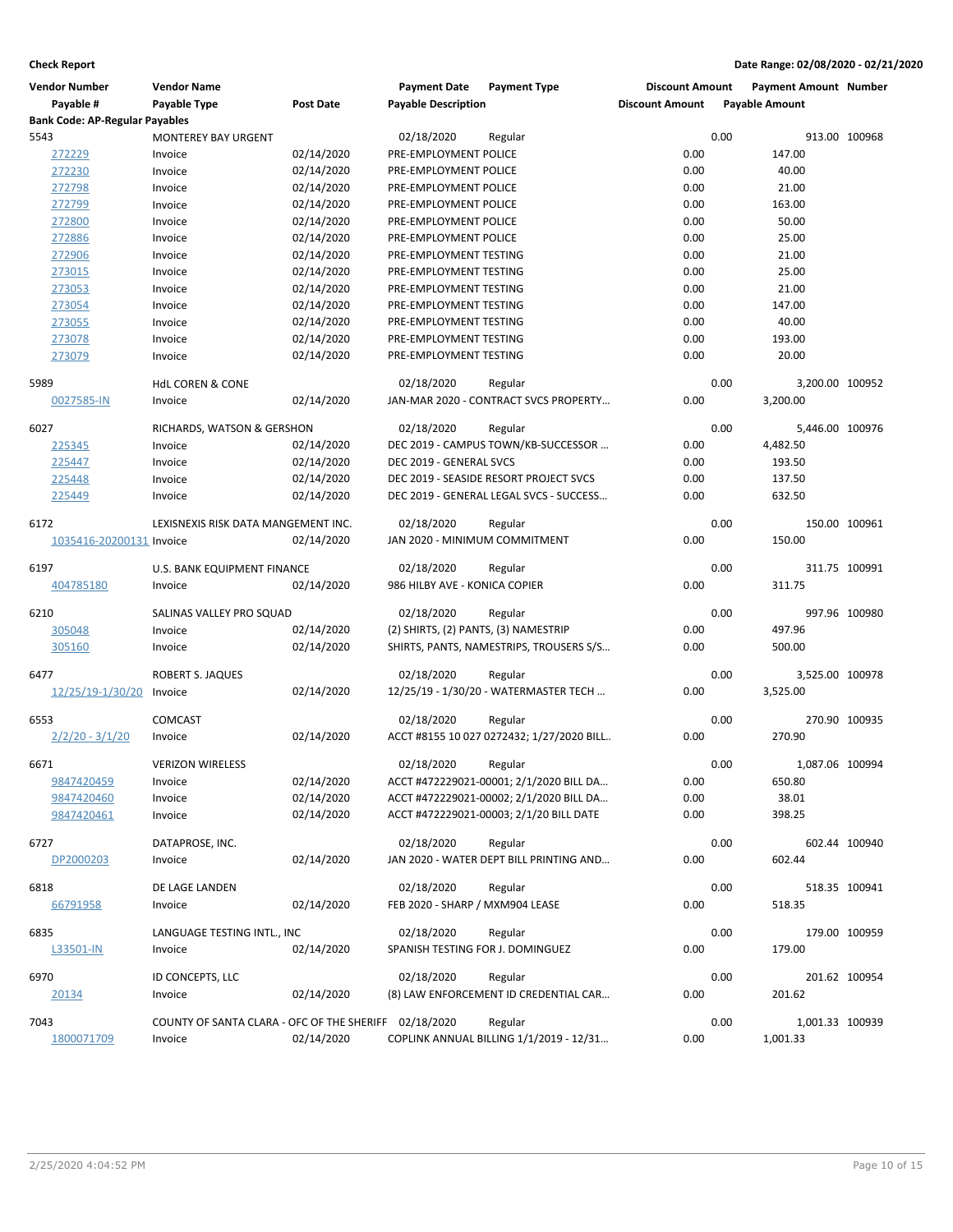|      | <b>Vendor Number</b> | <b>Vendor Name</b>                |            | <b>Payment Date</b>                 | <b>Payment Type</b>                      | <b>Discount Amount</b> | <b>Payment Amount Number</b> |               |
|------|----------------------|-----------------------------------|------------|-------------------------------------|------------------------------------------|------------------------|------------------------------|---------------|
|      | Payable #            | <b>Payable Type</b>               | Post Date  | <b>Payable Description</b>          |                                          | <b>Discount Amount</b> | <b>Payable Amount</b>        |               |
| 7071 |                      | AT&T                              |            | 02/18/2020                          | Regular                                  |                        | 0.00                         | 153.18 100931 |
|      | 1/28/20 2/27/20      | Invoice                           | 02/14/2020 |                                     | ACCT #237 841-1412 213 0; 1/28/2020 BILL | 0.00                   | 51.06                        |               |
|      | $1/28/20 - 2/27/20$  | Invoice                           | 02/14/2020 |                                     | ACCT #237 841-1401 204 2; 1/28/2020 BILL | 0.00                   | 51.06                        |               |
|      | 1/28/20-2/27/20      | Invoice                           | 02/14/2020 |                                     | ACCT #237 841-1403 201 6; 1/28/2020 BILL | 0.00                   | 51.06                        |               |
| 7112 |                      | <b>ART BLACK</b>                  |            | 02/18/2020                          | Regular                                  |                        | 0.00                         | 960.00 100929 |
|      | 120031               | Invoice                           | 02/14/2020 |                                     | PARKS AT MONTEREY BAY - 4291 NORMAN      | 0.00                   | 100.00                       |               |
|      | 120052               | Invoice                           | 02/14/2020 | DEJA BLUE - 500 BROADWAY AVE        |                                          | 0.00                   | 430.00                       |               |
|      | 120053               | Invoice                           | 02/14/2020 | BOYS AND GIRLS CLUB - 1332 LA SALLE |                                          | 0.00                   | 430.00                       |               |
| 7959 |                      | MONTEREY BAY ECONOMIC PARTNERSHIP |            | 02/18/2020                          | Regular                                  |                        | 0.00<br>5.000.00 100967      |               |
|      | 1769                 | Invoice                           | 02/14/2020 |                                     | MBEP ANNUAL MEMBERSHIP - K. OVERMEY      | 0.00                   | 5.000.00                     |               |

| Payment Type          | Payable<br>Count | Payment<br>Count | <b>Discount</b> | Payment   |
|-----------------------|------------------|------------------|-----------------|-----------|
| <b>Regular Checks</b> | 羽                | Ŧ                | 0.88            | 24:317:39 |
| Manual Checks         | $\Omega$         | 0                | 0.00            | 0.00      |
| Voided Checks         | 0                | 0                | 0.00            | 0.00      |
| Bank Drafts           | 0                | 0                | 0.00            | 0.00      |
| EFT's                 |                  | 0                | 0.00            | 0.00      |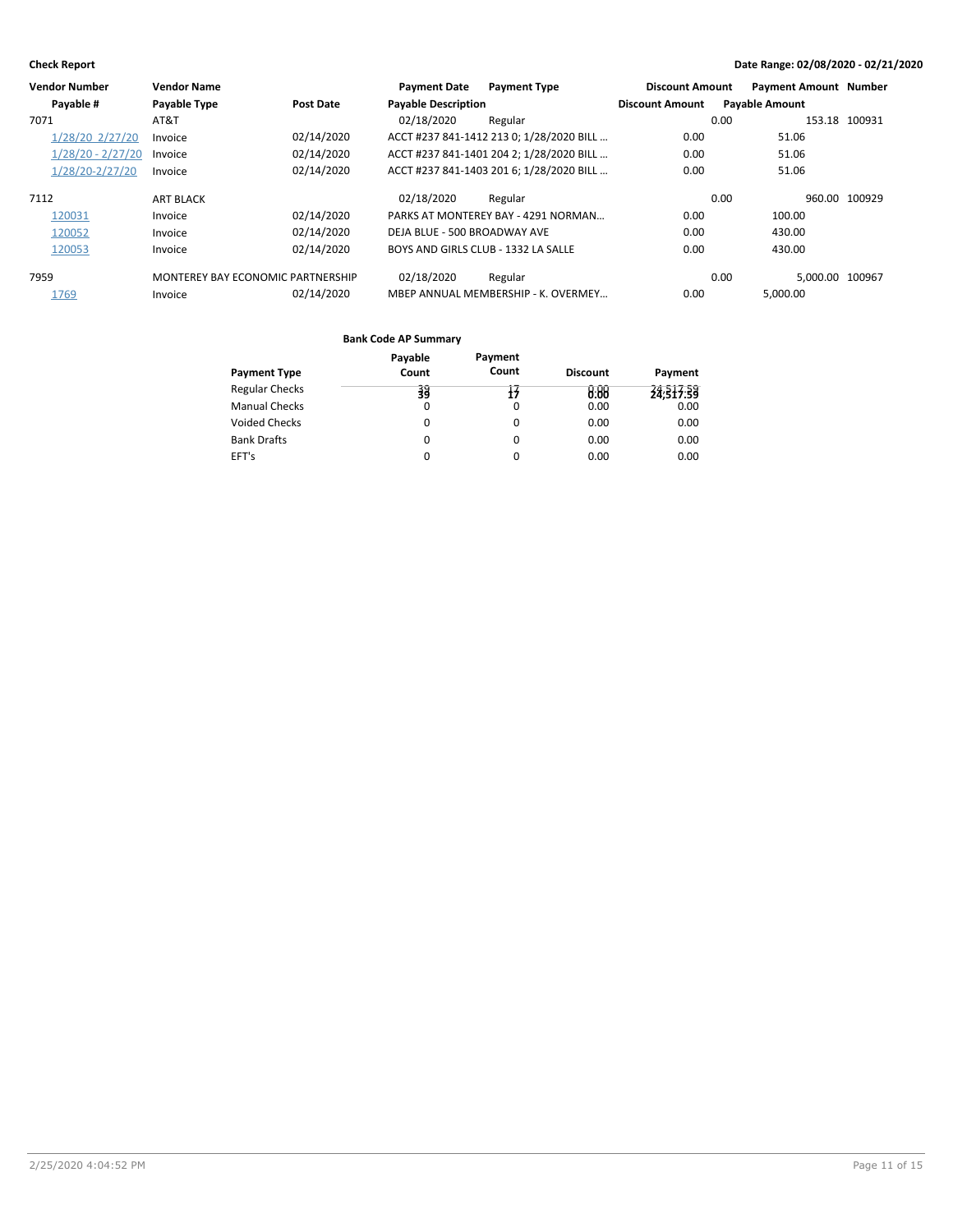| <b>Vendor Number</b>                  | <b>Vendor Name</b> |            | <b>Payment Date</b>        | <b>Payment Type</b> | <b>Discount Amount</b> |                       | <b>Payment Amount Number</b> |                    |
|---------------------------------------|--------------------|------------|----------------------------|---------------------|------------------------|-----------------------|------------------------------|--------------------|
| Payable #                             | Payable Type       | Post Date  | <b>Payable Description</b> |                     | <b>Discount Amount</b> | <b>Pavable Amount</b> |                              |                    |
| <b>Bank Code: PY-Payroll Payables</b> |                    |            |                            |                     |                        |                       |                              |                    |
| 7976                                  | AMERICAN FIDELITY  |            | 02/13/2020                 | <b>Bank Draft</b>   |                        | 0.00                  |                              | 2,955.95 681057208 |
| <b>INV0004038</b>                     | Invoice            | 01/16/2020 | AF FLEX SEC 125            |                     | 0.00                   |                       | 2.955.95                     |                    |
| 7976                                  | AMERICAN FIDELITY  |            | 02/13/2020                 | <b>Bank Draft</b>   |                        | 0.00                  |                              | 41.66 681057208    |
| DM0000404                             | Debit Memo         | 01/31/2020 | FANENE JAN FLEX ADJ        |                     | 0.00                   |                       | 41.66                        |                    |

|                       | Payable | Payment  |          |          |
|-----------------------|---------|----------|----------|----------|
| <b>Payment Type</b>   | Count   | Count    | Discount | Payment  |
| <b>Regular Checks</b> |         |          | 0.88     | 2,997.61 |
| <b>Manual Checks</b>  | 0       | $\Omega$ | 0.00     | 0.00     |
| <b>Voided Checks</b>  | 0       | 0        | 0.00     | 0.00     |
| <b>Bank Drafts</b>    | 2       | 2        | 0.00     | 2,997.61 |
| EFT's                 | 0       | $\Omega$ | 0.00     | 0.00     |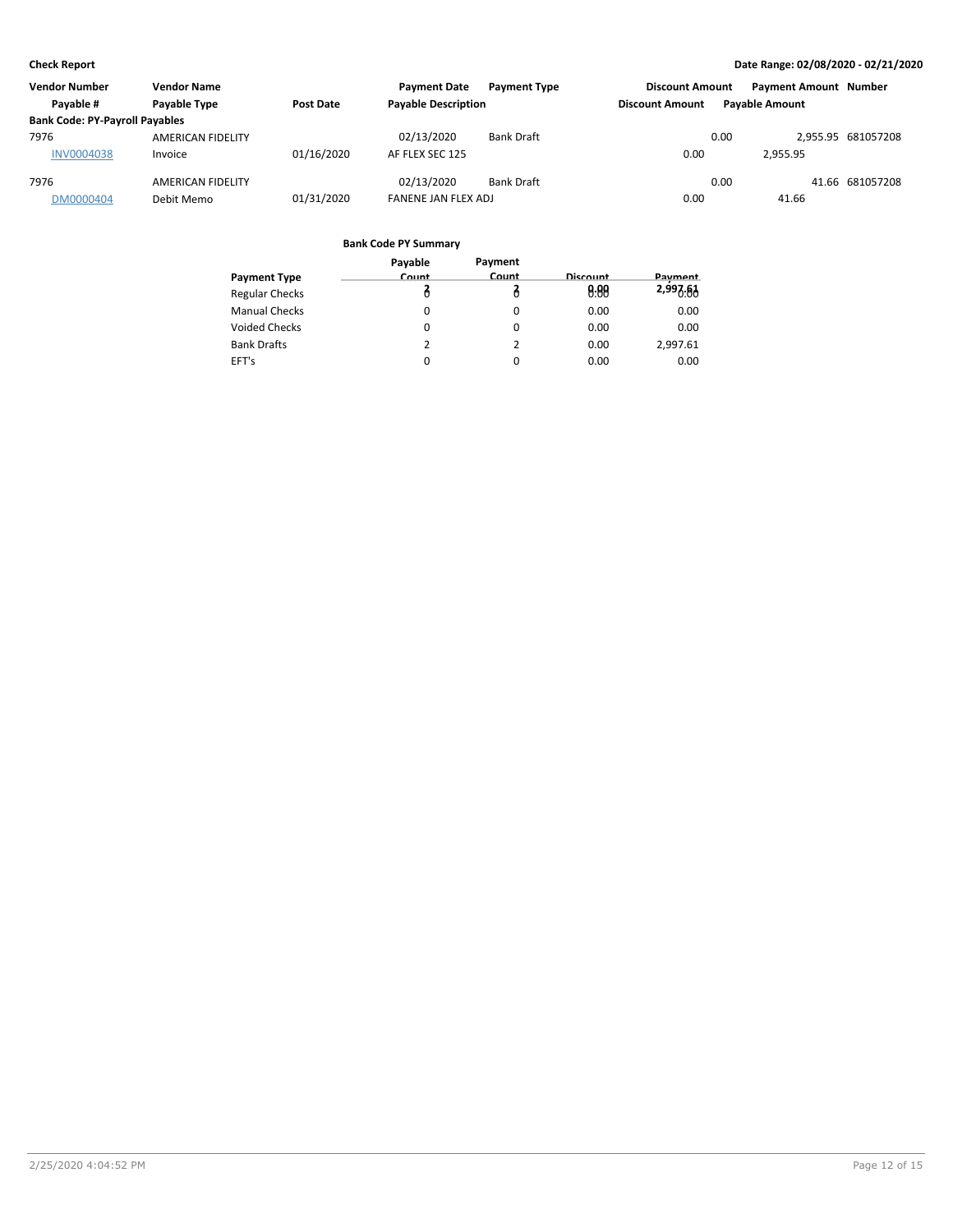| <b>Vendor Number</b><br>Payable #     | <b>Vendor Name</b><br>Payable Type                   | Post Date                              | <b>Payment Date</b><br><b>Payable Description</b>  | <b>Payment Type</b>                                                                          | <b>Discount Amount</b><br><b>Discount Amount</b> |      | <b>Payment Amount Number</b><br><b>Payable Amount</b> |               |
|---------------------------------------|------------------------------------------------------|----------------------------------------|----------------------------------------------------|----------------------------------------------------------------------------------------------|--------------------------------------------------|------|-------------------------------------------------------|---------------|
| <b>Bank Code: AP-Regular Payables</b> |                                                      |                                        |                                                    |                                                                                              |                                                  |      |                                                       |               |
| 8014<br>1370                          | PAXTON ASSOCIATES<br>Invoice                         | 02/14/2020                             | 02/18/2020                                         | Regular<br>12/26/19 - 1/25/20 WATERMASTER ADMIN                                              | 0.00                                             | 0.00 | 3,600.00 100973<br>3,600.00                           |               |
| 8022<br>5313120<br>542420             | JEFF K. BILLS<br>Invoice<br>Invoice                  | 02/14/2020<br>02/14/2020               | 02/18/2020                                         | Regular<br>(2) SURE HIRE ASSESSMENTS - 1/31/2020<br>(2) FULL LEADERSHIP ASSESSMENTS - 2/4/20 | 0.00<br>0.00                                     | 0.00 | 3,800.00 100956<br>800.00<br>3,000.00                 |               |
| 8142<br>5494851                       | US FOODS, INC.<br>Invoice                            | 02/14/2020                             | 02/18/2020                                         | Regular<br>CHEESECAKE DELIVERY TO 986 HILBY AVE ON                                           | 0.00                                             | 0.00 | 222.49                                                | 222.49 100992 |
| 8233<br>31200220-001                  | <b>HERC RENTALS</b><br>Invoice                       | 02/14/2020                             | 02/18/2020                                         | Regular<br>(5) LIGHT TOWERS, REFUEL SVC FOR TREE LI                                          | 0.00                                             | 0.00 | 1,065.15 100953<br>1,065.15                           |               |
| 8380<br>1213<br>149535<br>149536      | SPORTSENGINE INC.<br>Invoice<br>Invoice<br>Invoice   | 02/14/2020<br>02/14/2020<br>02/14/2020 | 02/18/2020<br>JAN 2020 - (10) APPLICANT PROFILES   | Regular<br>RECREATION PPRE-EMPLOYMENT TESTING<br>JAN 2020 - (3) PARKS REC APLICANT PROFILES  | 0.00<br>0.00<br>0.00                             | 0.00 | 92.50<br>55.50<br>185.00                              | 333.00 100986 |
| 8415<br>3690                          | MONTEREY LANGUAGE SVCS., LLC<br>Invoice              | 02/14/2020                             | 02/18/2020                                         | Regular<br><b>ENGLISH TO SPANISH TRANSLATION 1 MSW</b>                                       | 0.00                                             | 0.00 | 250.00                                                | 250.00 100970 |
| 8455<br>2/11/2020                     | <b>JERRY BLACKWELDER</b><br>Invoice                  | 02/14/2020                             | 02/18/2020                                         | Regular<br>2/11/2020 SANITATION DISTRICT BOARD M                                             | 0.00                                             | 0.00 | 100.00                                                | 100.00 100957 |
| 8558<br>483674-4                      | <b>KION</b><br>Invoice                               | 02/18/2020                             | 02/18/2020                                         | Regular<br>11/25/19 - 12/01/19 Seaside PD Recruiting                                         | 0.00                                             | 0.00 | 255.00                                                | 255.00 100958 |
| 8800<br>18791                         | RINCON CONSULTANTS, INC.<br>Invoice                  | 02/14/2020                             | 02/18/2020                                         | Regular<br>1/1/20 - 2/7/20 SEASIDE HOUSING ELEMENT                                           | 0.00                                             | 0.00 | 507.50                                                | 507.50 100977 |
| 8886<br>1610                          | SAGE RENEWABLES ENERGY CONSULTING, INC.<br>Invoice   | 02/14/2020                             | 02/18/2020                                         | Regular<br>DEC 2019 - CITY HALL PHOTOVOLTAIC SOLAR                                           | 0.00                                             | 0.00 | 750.00                                                | 750.00 100979 |
| 9038<br>2/2020                        | EDEN COUNCIL FOR HOPE AND OPPORTUNITY<br>Invoice     | 02/14/2020                             | 02/18/2020                                         | Regular<br>2 QTR, FY2019/20 - CDBG FAIR HOUSING SV                                           | 0.00                                             | 0.00 | 2,286.73 100948<br>2,286.73                           |               |
| 9041<br><b>DEC 2019</b>               | PARTNERS FOR PEACE<br>Invoice                        | 02/14/2020                             | 02/18/2020                                         | Regular<br>DEC 2019 - CAL VIP GRANT - LOVING SOLUTI                                          | 0.00                                             | 0.00 | 2,450.04 100972<br>2,450.04                           |               |
| 9165<br>$\overline{4}$                | SEASIDE SENIOR LIVING LLC<br>Invoice                 | 02/14/2020                             | 02/18/2020<br>COE AVE AND MONTEREY RD PROJECT      | Regular                                                                                      | 0.00                                             | 0.00 | 24,572.80 100983<br>24,572.80                         |               |
| 9224<br>2/11/2020                     | ALISSA KISPERSKY<br>Invoice                          | 02/14/2020                             | 02/18/2020                                         | Regular<br>2/11/2020 SANITATION DISTRICT BOARD M                                             | 0.00                                             | 0.00 | 100.00                                                | 100.00 100928 |
| 9313<br><b>JAN 2020</b>               | MANUEL L. LOPEZ & LINDA L. LOPEZ<br>Invoice          | 02/14/2020                             | 02/18/2020                                         | Regular<br>JAN 2020 - (4) PRE-EMPLOYMENT LIVESCANS                                           | 0.00                                             | 0.00 | 112.00                                                | 112.00 100963 |
| 9346<br>20-015                        | <b>EMERGENCY SERVICES CONSULTING INTL</b><br>Invoice | 02/14/2020                             | 02/18/2020<br><b>CONSULTING - MONTHLY PROGRESS</b> | Regular                                                                                      | 0.00                                             | 0.00 | 4,000.00 100949<br>4,000.00                           |               |
| 9348<br>7125                          | SANTA CRUZ WESTSIDE ELECTRIC, INC.<br>Invoice        | 02/14/2020                             | 02/18/2020                                         | Regular<br>PERMIT ACQUISITION LESS RETENTION - SO                                            | 0.00                                             | 0.00 | 11,875.00 100981<br>11,875.00                         |               |
| 9368<br>$2/6/20$ COUNCIL              | SHELISHA M. CLEMONS<br>Invoice                       | 02/14/2020                             | 02/18/2020                                         | Regular<br>MAYOR'S YOUTH FUND - EQUIPMENT, UNIF                                              | 0.00                                             | 0.00 | 3,000.00 100984<br>3,000.00                           |               |
| 9369<br>2/6/20 COUNCIL                | SEASIDE MIDDLE PTSA<br>Invoice                       | 02/14/2020                             | 02/18/2020                                         | Regular<br>MAYOR'S YOUTH FUND - COSTS FOR FUN 5K                                             | 0.00                                             | 0.00 | 3,000.00 100982<br>3,000.00                           |               |
| 9370<br>127145                        | <b>ESTHER GOKHALE</b><br>Invoice                     | 02/14/2020                             | 02/18/2020                                         | Regular<br>DEPOSIT REFUND FOR OLDEMEYER CTR ON                                               | 0.00                                             | 0.00 | 140.75                                                | 140.75 100950 |
| 9371<br>124208                        | LAURA PINEDO-GANDARA<br>Invoice                      | 02/14/2020                             | 02/18/2020                                         | Regular<br>DEPOSIT/ALCOHOL REFUND FOR 220 COE A                                              | 0.00                                             | 0.00 | 667.13                                                | 667.13 100960 |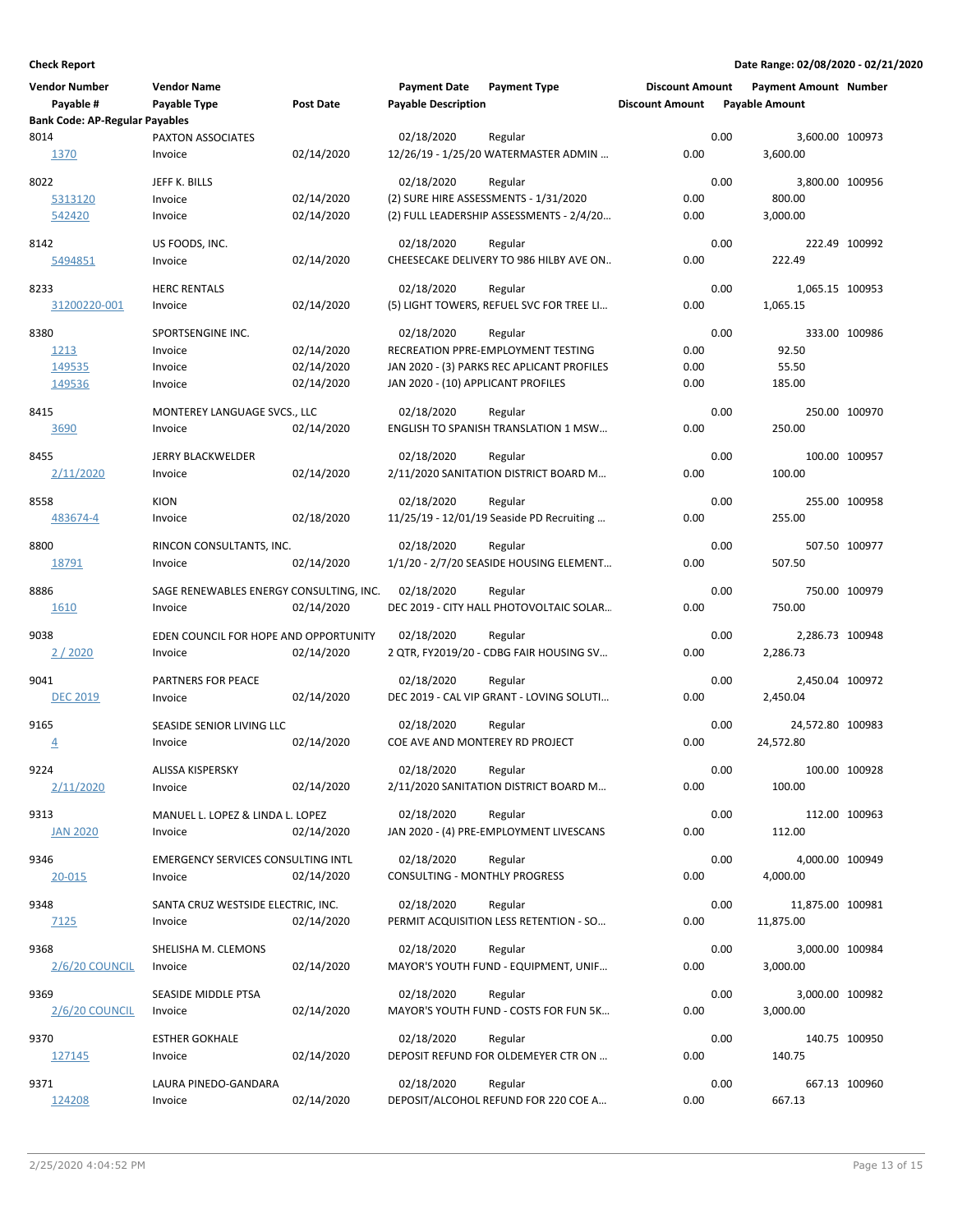| <b>Vendor Number</b> | <b>Vendor Name</b> |                  | <b>Payment Date</b>        | <b>Payment Type</b>                     | <b>Discount Amount</b> | <b>Payment Amount Number</b> |               |
|----------------------|--------------------|------------------|----------------------------|-----------------------------------------|------------------------|------------------------------|---------------|
| Payable #            | Payable Type       | <b>Post Date</b> | <b>Payable Description</b> |                                         | <b>Discount Amount</b> | <b>Pavable Amount</b>        |               |
| 9372                 | LORI ANN LINDBERG  |                  | 02/18/2020                 | Regular                                 |                        | 0.00                         | 572.96 100962 |
| $2020 - 1$           | Invoice            | 02/14/2020       |                            | JAN 2020 - ARCHIVE SVCS FOR SEASIDE ART | 0.00                   | 572.96                       |               |
| 9373                 | <b>BRADY LEIST</b> |                  | 02/18/2020                 | Regular                                 |                        | 0.00                         | 810.33 100934 |
| <b>JAN 2020</b>      | Invoice            | 02/14/2020       |                            | REIMBURSEMENT FOR EMT CERTIFICATION     | 0.00                   | 810.33                       |               |

|                       | Payable | Payment      |          |                     |
|-----------------------|---------|--------------|----------|---------------------|
| <b>Payment Type</b>   | Count   | <b>Count</b> | Discolon | 6 <b>74a4710e88</b> |
| <b>Regular Checks</b> | 26      | 23           | 0.00     | 64,470.88           |
| <b>Manual Checks</b>  | 0       | $\Omega$     | 0.00     | 0.00                |
| Voided Checks         | 0       | 0            | 0.00     | 0.00                |
| <b>Bank Drafts</b>    | 0       | $\Omega$     | 0.00     | 0.00                |
| EFT's                 | 0       | 0            | 0.00     | 0.00                |
|                       |         |              |          |                     |